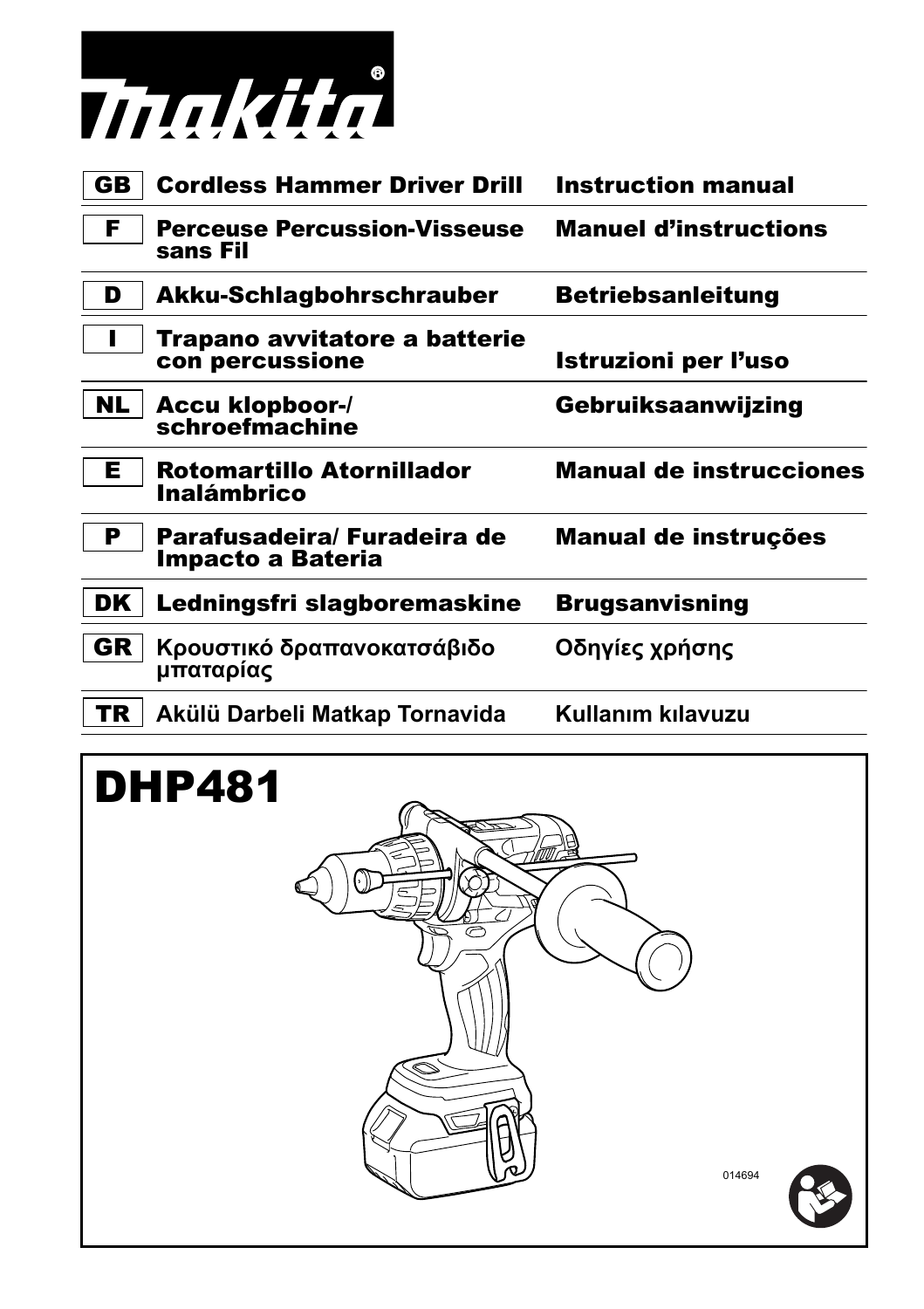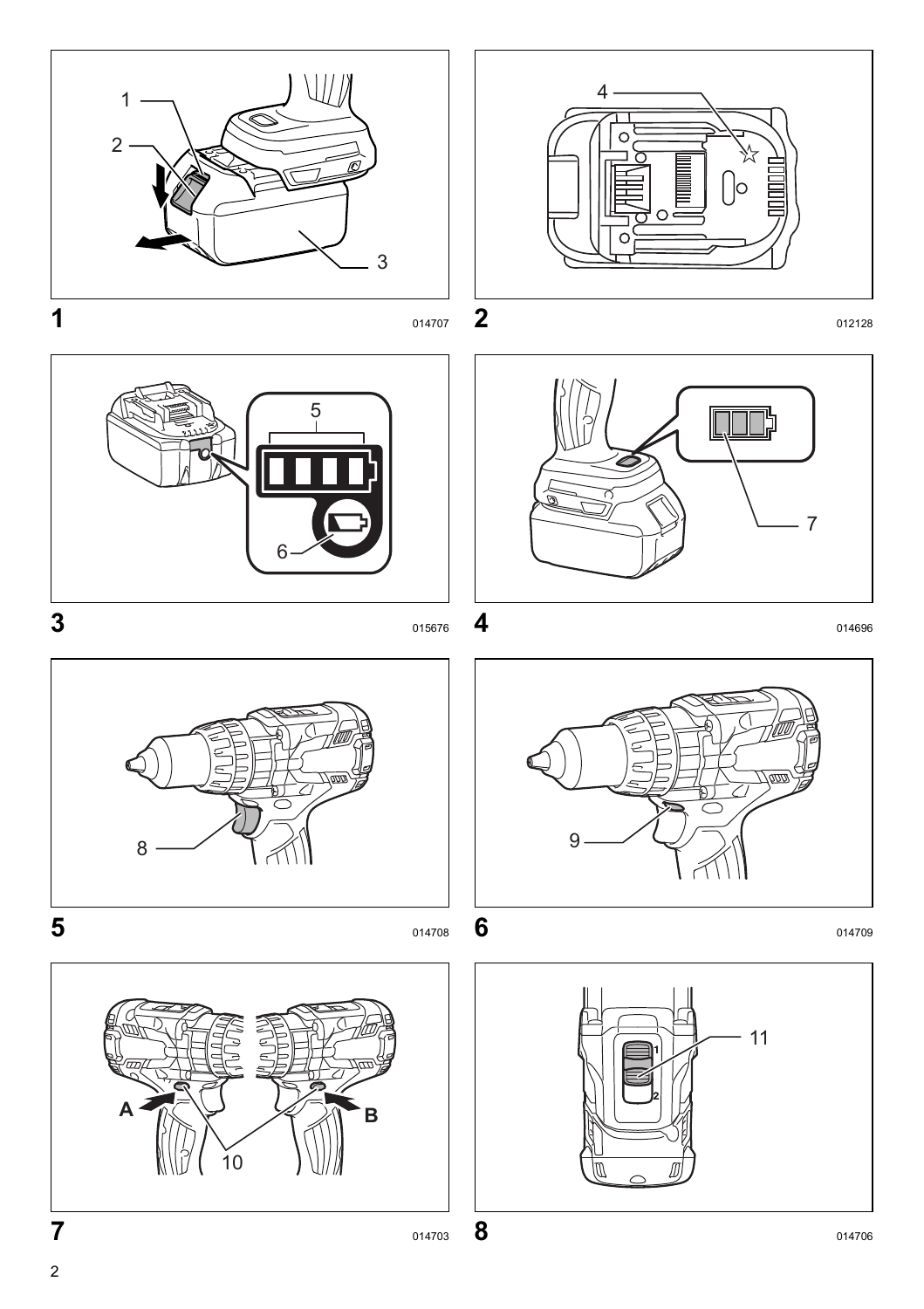





 













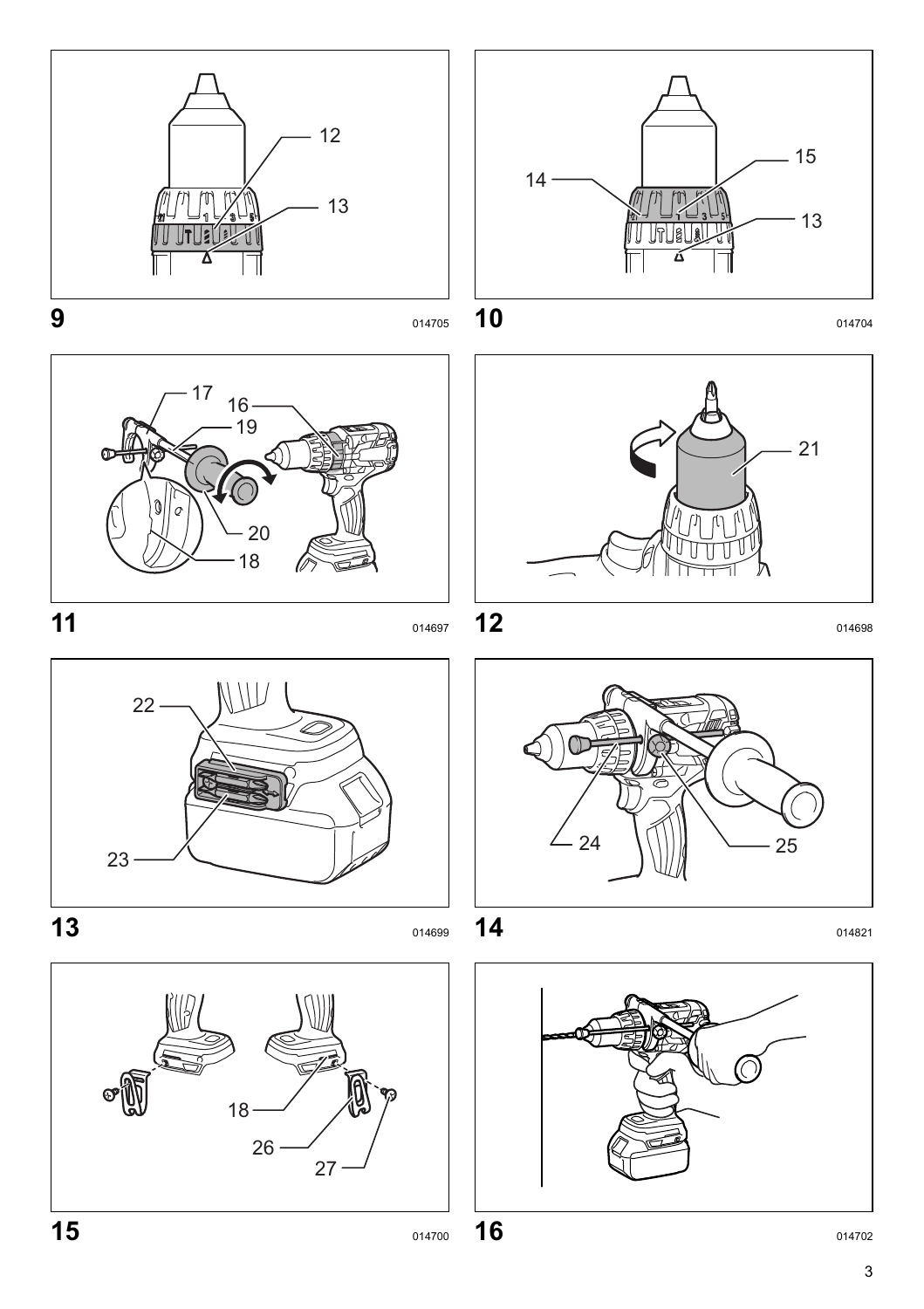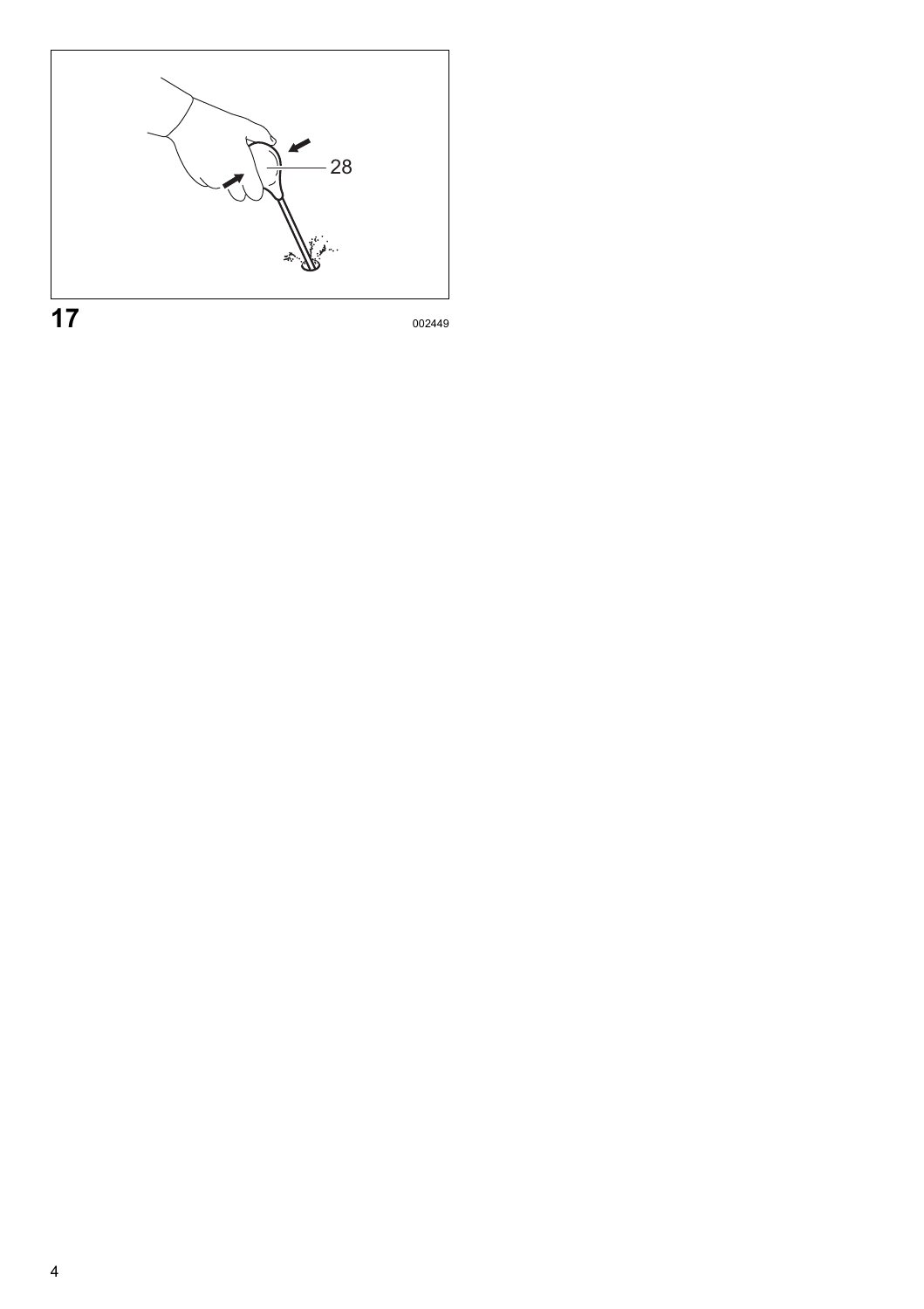### **ENGLISH (Original instructions)**

#### **Explanation of general view**

- 1. Red indicator 2. Button
- 3. Battery cartridge
- 4. Star marking
- 5. Indicator lamps
- 6. Check button
- 7. LED display
- 8. Switch trigger
- 9. Lamp
- 10. Reversing switch lever

**SPECIFICATIONS**

- 11. Speed change lever
- 12. Action mode changing ring
- 13. Arrow
- 14. Adjusting ring
- 15. Graduation
- 16. Protrusion
- 17. Arm
- 18. Groove 19. Grip pole
- 
- 20. Side grip
- 21. Sleeve
- 22. Bit holder
- 23. Bit
- 24. Depth rod
- 25. Clamp screw
- 26. Hook
- 27. Screw
- 28. Blow-out bulb

| Model               |                         | <b>DHP481</b>        |
|---------------------|-------------------------|----------------------|
|                     | Drilling into concrete  | $16 \text{ mm}$      |
|                     | Drilling into steel     | $13 \text{ mm}$      |
| Capacities          | Drilling into wood      | 76 mm                |
|                     | Fastening wood screw    | 10 mm $\times$ 90 mm |
|                     | Fastening machine screw | 6 mm                 |
|                     | High $(2)$              | $0 - 2,100$          |
| No load speed min-1 | Low $(1)$               | $0 - 550$            |
|                     | High $(2)$              | $0 - 31,500$         |
| Blows per minute    | Low $(1)$               | $0 - 8,250$          |
| Overall length      |                         | 205 mm               |
| Net weight          |                         | 2.7 kg               |
| Rated voltage       |                         | D.C. 18 V            |

Due to our continuing program of research and development, the specifications herein are subject to change without notice.

- Specifications and battery cartridge may differ from country to country.
- Weight, with battery cartridge, according to EPTA-Procedure 01/2003

#### **Intended use** ENE079-1

The tool is intended for impact drilling in brick, concrete and stone. It is also suitable for screw driving and drilling without impact in wood, metal, ceramic and plastic.

## **General Power Tool Safety Warnings** GEA010-1

 **WARNING Read all safety warnings and all instructions.** Failure to follow the warnings and instructions may result in electric shock, fire and/or serious injury.

## **Save all warnings and instructions for future reference.**

### **CORDLESS HAMMER DRIVER DRILL SAFETY WARNINGS**

GEB056-5

- 1. **Wear ear protectors when impact drilling.** Exposure to noise can cause hearing loss.
- 2. **Use auxiliary handle(s), if supplied with the tool.** Loss of control can cause personal injury.
- 3. **Hold power tool by insulated gripping surfaces, when performing an operation where the cutting accessory may contact hidden wiring.** Cutting accessory contacting a "live" wire may make exposed metal parts of the power tool "live" and could give the operator an electric shock.
- 4. **Hold power tool by insulated gripping surfaces, when performing an operation where the fastener may contact hidden wiring.** Fasteners contacting a "live" wire may make exposed metal parts of the power tool "live" and could give the operator an electric shock.
- 5. **Always be sure you have a firm footing. Be sure no one is below when using the tool in high locations.**
- 6. **Hold the tool firmly.**
- 7. **Keep hands away from rotating parts.**
- 8. **Do not leave the tool running. Operate the tool only when hand-held.**
- 9. **Do not touch the bit or the workpiece immediately after operation; they may be extremely hot and could burn your skin.**
- 10. **Some material contains chemicals which may be toxic. Take caution to prevent dust inhalation and skin contact. Follow material supplier safety data.**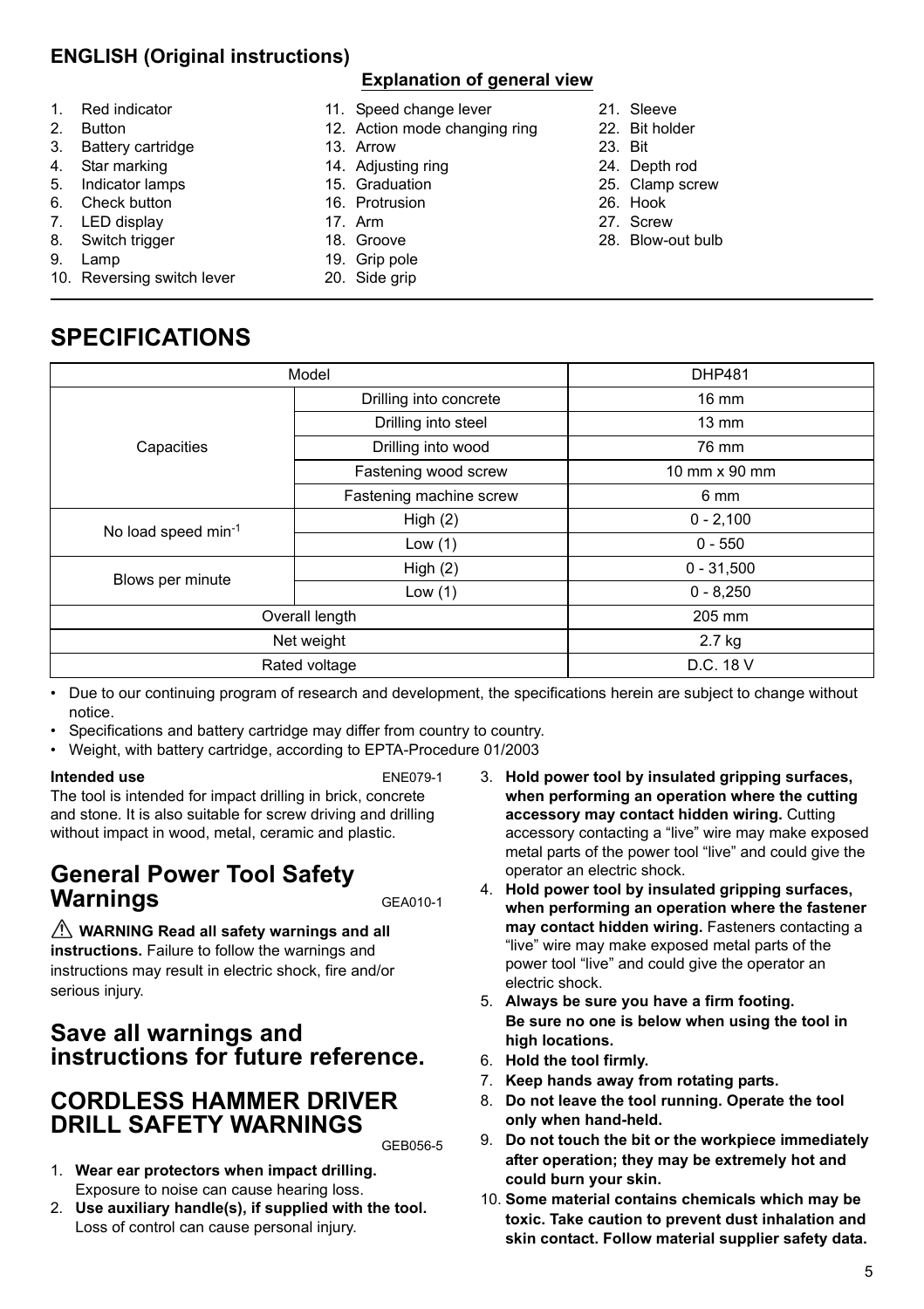# **SAVE THESE INSTRUCTIONS.**

### **WARNING:**

**DO NOT let comfort or familiarity with product (gained from repeated use) replace strict adherence to safety rules for the subject product. MISUSE or failure to follow the safety rules stated in this instruction manual may cause serious personal injury.**

## **IMPORTANT SAFETY INSTRUCTIONS**

# **FOR BATTERY CARTRIDGE**

- 1. **Before using battery cartridge, read all instructions and cautionary markings on (1) battery charger, (2) battery, and (3) product using battery.**
- 2. **Do not disassemble battery cartridge.**
- 3. **If operating time has become excessively shorter, stop operating immediately. It may result in a risk of overheating, possible burns and even an explosion.**
- 4. **If electrolyte gets into your eyes, rinse them out with clear water and seek medical attention right away. It may result in loss of your eyesight.**
- 5. **Do not short the battery cartridge:**
	- (1) **Do not touch the terminals with any conductive material.**
	- (2) **Avoid storing battery cartridge in a container with other metal objects such as nails, coins, etc.**
	- (3) **Do not expose battery cartridge to water or rain.**

**A battery short can cause a large current flow, overheating, possible burns and even a breakdown.**

- 6. **Do not store the tool and battery cartridge in locations where the temperature may reach or exceed 50°C (122°F).**
- 7. **Do not incinerate the battery cartridge even if it is severely damaged or is completely worn out. The battery cartridge can explode in a fire.**
- 8. **Be careful not to drop or strike battery.**
- 9. **Do not use a damaged battery.**
- 10. **Follow your local regulations relating to disposal of battery.**

## **SAVE THESE INSTRUCTIONS.**

### **Tips for maintaining maximum battery life**

1. **Charge the battery cartridge before completely discharged. Always stop tool operation and charge the battery** 

**cartridge when you notice less tool power.**

- 2. **Never recharge a fully charged battery cartridge. Overcharging shortens the battery service life.**
- 3. **Charge the battery cartridge with room temperature at 10°C - 40°C (50°F - 104°F). Let a hot battery cartridge cool down before charging it.**
- 4. **Charge the battery cartridge if you do not use it for a long period (more than six months).**

## **FUNCTIONAL DESCRIPTION**

### **CAUTION:**

• Always be sure that the tool is switched off and the battery cartridge is removed before adjusting or checking function on the tool.

### **Installing or removing battery cartridge (Fig. 1)**

### **CAUTION:**

- Always switch off the tool before installing or removing of the battery cartridge.
- Hold the tool and the battery cartridge firmly when **installing or removing battery cartridge.** Failure to hold the tool and the battery cartridge firmly may cause them to slip off your hands and result in damage to the tool and battery cartridge and a personal injury.

To remove the battery cartridge, slide it from the tool while sliding the button on the front of the cartridge.

To install the battery cartridge, align the tongue on the battery cartridge with the groove in the housing and slip it into place. Insert it all the way until it locks in place with a little click. If you can see the red indicator on the upper side of the button, it is not locked completely.

#### **CAUTION:**

- Always install the battery cartridge fully until the red indicator cannot be seen. If not, it may accidentally fall out of the tool, causing injury to you or someone around you.
- Do not install the battery cartridge forcibly. If the cartridge does not slide in easily, it is not being inserted correctly.

### **Battery protection system (Lithium-ion battery with star marking) (Fig. 2)**

Lithium-ion batteries with a star marking are equipped with a protection system. This system automatically cuts off power to the tool to extend battery life.

The tool will automatically stop during operation if the tool and/or battery are placed under one of the following conditions:

• Overloaded:

The tool is operated in a manner that causes it to draw an abnormally high current.

In this situation, release the switch trigger on the tool and stop the application that caused the tool to become overloaded. Then pull the switch trigger again to restart.

If the tool does not start, the battery is overheated. In this situation, let the battery cool before pulling the switch trigger again.

• Low battery voltage:

The remaining battery capacity is too low and the tool will not operate. In this situation, remove and recharge the battery.

### **Indicating the remaining battery capacity**

(Only for battery cartridges with "B" at the end of the model number.) **(Fig. 3)**

Press the check button on the battery cartridge to indicate the remaining battery capacity. The indicator lamps light up for few seconds.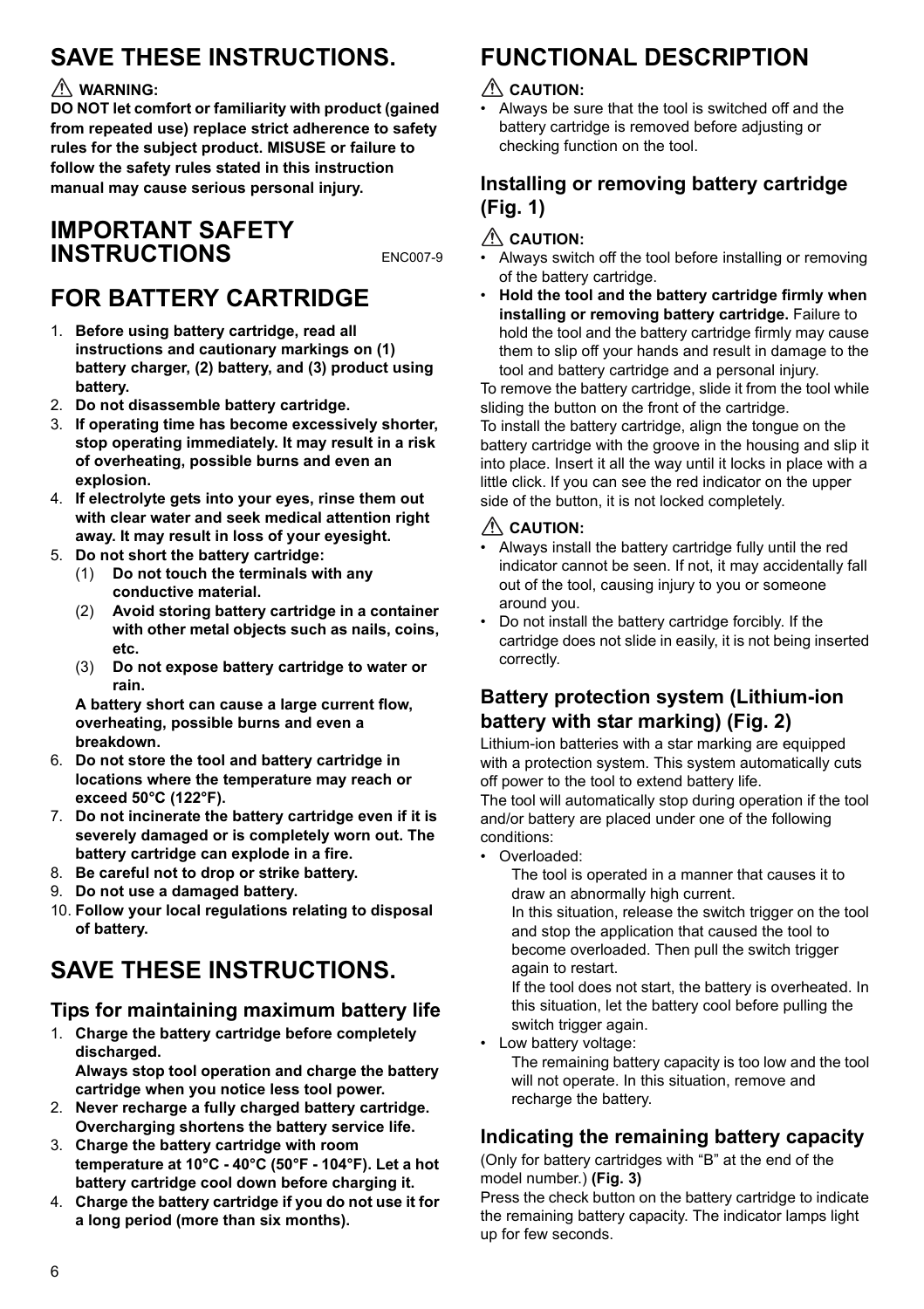| Indicator lamps |     |                 |                                           |
|-----------------|-----|-----------------|-------------------------------------------|
| Lighted         | Off | <b>Blinking</b> | Remaining<br>capacity                     |
|                 |     |                 | 75% to 100%                               |
|                 |     |                 | 50% to 75%                                |
|                 |     |                 | 25% to 50%                                |
|                 |     |                 | 0% to 25%                                 |
|                 |     |                 | Charge the<br>battery.                    |
|                 |     |                 | The battery may<br>have<br>malfunctioned. |

#### 015658

#### **NOTE:**

• Depending on the conditions of use and the ambient temperature, the indication may differ slightly from the actual capacity.

# **Indicating the remaining battery capacity**

(Country specific) **(Fig. 4)**

When you pull the switch trigger, the LED display shows the remaining battery capacity as the following table.

| LED indicator status | Remaining battery capacity |
|----------------------|----------------------------|
| <b>GEBEI</b>         | About 50% or more          |
| T I                  | About 20% - 50%            |
|                      | About less than 20%        |

013980

#### **NOTE:**

- The LED display goes off approximately one minute after releasing the switch trigger to save the battery power. To check the remaining battery capacity, slightly pull the switch trigger.
- When the LED display lights up but the tool does not work even with a recharged battery cartridge, cool down the tool fully. If the condition does not change, have the tool repaired by a Makita local service center.

### **Switch action**

#### **CAUTION:**

Before installing the battery cartridge into the tool, always check to see that the switch trigger actuates properly and returns to the "OFF" position when released. **(Fig. 5)**

To start the tool, simply pull the switch trigger. Tool speed is increased by increasing pressure on the switch trigger. Release the switch trigger to stop.

### **Lighting up the front lamp (Fig. 6)**

#### **CAUTION:**

• Do not look in the light or see the source of light directly.

Pull the switch trigger to light up the lamp. The lamp keeps on lighting while the switch trigger is being pulled. The lamp goes out 10 -15 seconds after releasing the trigger.

#### **NOTE:**

- When the tool is overheated, the tool stops automatically and the lamp starts flashing. In this case, release the switch trigger. The lamp turns off in one minute.
- Use a dry cloth to wipe the dirt off the lens of lamp. Be careful not to scratch the lens of lamp, or it may lower the illumination.

### **Reversing switch action**

#### **CAUTION:**

- Always check the direction of rotation before operation.
- Use the reversing switch only after the tool comes to a complete stop. Changing the direction of rotation before the tool stops may damage the tool.
- When not operating the tool, always set the reversing switch lever to the neutral position. **(Fig. 7)**

This tool has a reversing switch to change the direction of rotation. Depress the reversing switch lever from the A side for clockwise rotation or from the B side for counterclockwise rotation.

When the reversing switch lever is in the neutral position. the switch trigger cannot be pulled.

### **Speed change**

#### **CAUTION:**

- Always set the speed change lever fully to the correct position. If you operate the tool with the speed change lever positioned halfway between the "1" side and, "2" side, the tool may be damaged.
- Do not use the speed change lever while the tool is running. The tool may be damaged. **(Fig. 8)**

To change the speed, first switch off the tool and then slide the speed change lever to the "2" side for high speed or, "1" side for low speed. Be sure that the speed change lever is set to the correct position before operation. Use the right speed for your job.

### **Selecting the action mode**

#### **CAUTION:**

• Always set the ring correctly to your desired mode mark. If you operate the tool with the ring positioned halfway between the mode marks, the tool may be damaged. **(Fig. 9)**

This tool employs an action mode changing ring. Select one of the three modes suitable for your work needs by using this ring.

For rotation only, turn the ring so that the arrow on the tool body points toward the  $\frac{1}{2}$  mark on the ring.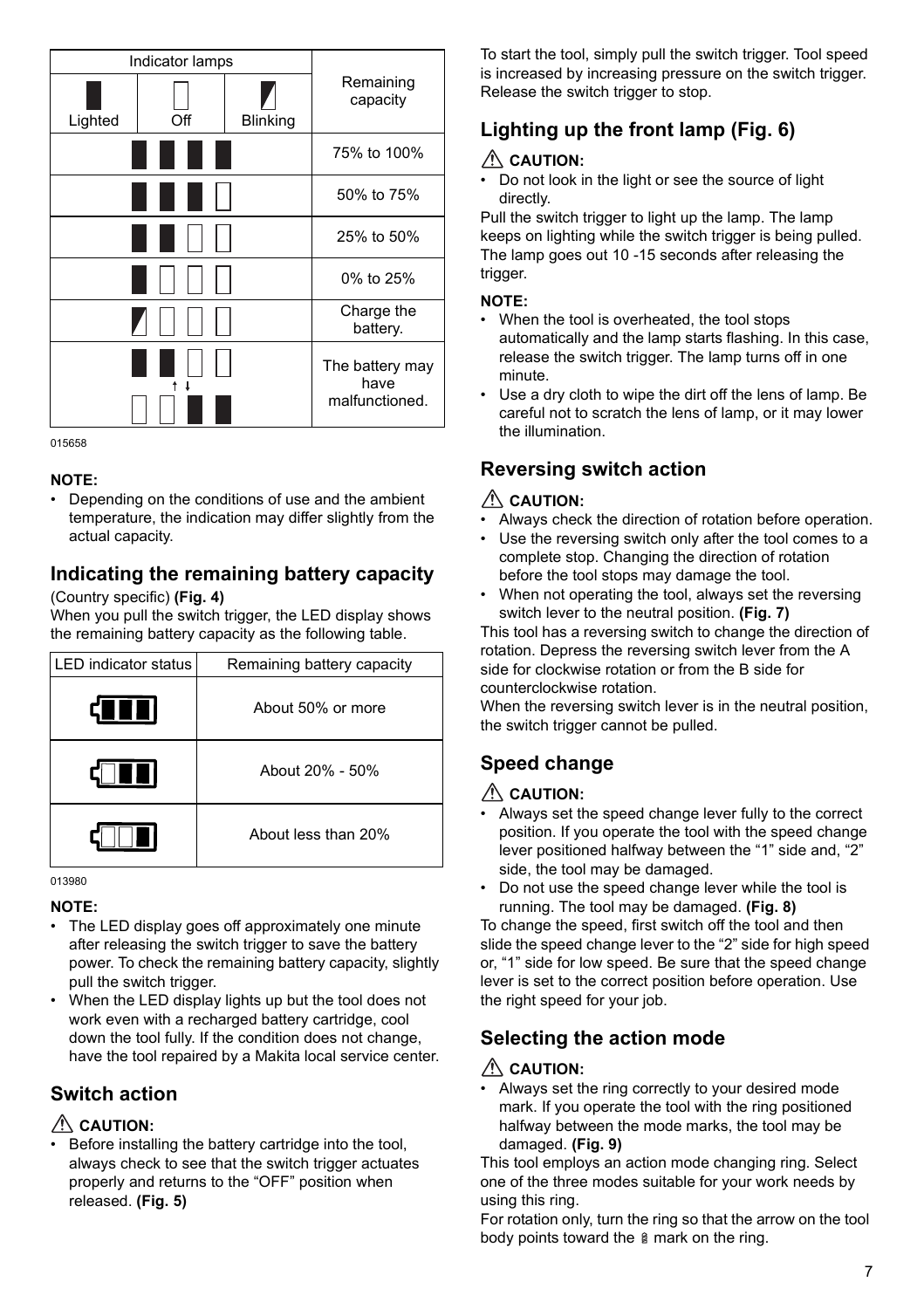For rotation with hammering, turn the ring so that the arrow points toward the  $\overline{r}$  mark on the ring. For rotation with clutch, turn the ring so that the arrow points toward the  $\ell$  mark on the ring.

### **Adjusting the fastening torque (screwdriver mode "**  $\epsilon$ **") (Fig. 10)**

The fastening torque can be adjusted in 21 steps by turning the adjusting ring so that its graduations are aligned with the pointer on the tool body.

First, slide the action mode change lever to the position of symbol.

The fastening torque is minimum when the number 1 is aligned with the pointer, and maximum when the marking is aligned with the pointer. The clutch will slip at various torque levels when set at the number 1 to 21. Before actual operation, drive a trial screw into your material or a piece of duplicate material to determine which torque level is required for a particular application.

#### **NOTE:**

• The adjusting ring does not lock when the pointer is positioned only halfway between the graduations.

# **ASSEMBLY**

#### **CAUTION:**

Always be sure that the tool is switched off and the battery cartridge is removed before carrying out any work on the tool.

### **Installing side grip (auxiliary handle) (Fig. 11)**

Always use the side grip to ensure operating safety. Insert the side grip so that the groove on the arm fit in one of the counter parts on the tool. Then tighten the grip by turning clockwise.

Depending the operations, you can install the side grip either right or left side of the tool.

### **Installing or removing driver bit or drill bit (Fig. 12)**

Turn the sleeve counterclockwise to open the chuck jaws. Place the bit in the chuck as far as it will go. Turn the sleeve clockwise to tighten the chuck. To remove the bit, turn the sleeve counterclockwise.

### **Installing bit holder (Fig. 13)**

Fit the bit holder into the protrusion at the tool foot on either right or left side and secure it with a screw. When not using the driver bit, keep it in the bit holders. Bits 45 mm long can be kept there.

### **Adjustable depth rod (Fig. 14)**

The adjustable depth rod is used to drill holes of uniform depth. Loosen the clamp screw, set to desired position, then tighten the clamp screw.

### **Hook (Fig. 15)**

The hook is convenient for temporarily hanging the tool. This can be installed on either side of the tool.

To install the hook, insert it into a groove in the tool housing on either side and then secure it with a screw. To remove, loosen the screw and then take it out.

# **OPERATION (Fig. 16)**

### **Hammer drilling operation**

### **CAUTION:**

There is a tremendous and sudden twisting force exerted on the tool/bit at the time of hole breakthrough, when the hole becomes clogged with chips and particles, or when striking reinforcing rods embedded in the concrete. Always use the side grip (auxiliary handle) and firmly hold the tool by both side grip and switch handle during operations. Failure to do so may result in the loss of control of the tool and potentially severe injury.

First, slide the action mode change lever so that it points to the  $\mathbb T$  marking. The adjusting ring can be aligned in any torque levels for this operation.

Be sure to use a tungsten-carbide tipped bit. Position the bit at the desired location for the hole, then pull the switch trigger. Do not force the tool. Light pressure gives best results. Keep the tool in position and prevent it from slipping away from the hole.

Do not apply more pressure when the hole becomes clogged with chips or particles. Instead, run the tool at an idle, then remove the bit partially from the hole. By repeating this several times, the hole will be cleaned out and normal drilling may be resumed.

#### **Blow-out bulb (optional accessory) (Fig. 17)**

#### After drilling the hole, use the blow-out bulb to clean the dust out of the hole.

### **Screwdriving operation**

First, slide the action mode change lever so that it points to the  $\&$  marking. Adjust the adjusting ring to the proper torque level for your work. Then proceed as follows. Place the point of the driver bit in the screw head and apply pressure to the tool. Start the tool slowly and then increase the speed gradually. Release the switch trigger as soon as the clutch cuts in.

#### **NOTE:**

- Make sure that the driver bit is inserted straight in the screw head, or the screw and/or bit may be damaged.
- When driving wood screw, predrill a pilot hole 2/3 the diameter of the screw. It makes driving easier and prevents splitting of the workpiece.
- If the tool is operated continuously until the battery cartridge has discharged, allow the tool to rest for 15 minutes before proceeding with a fresh battery.

### **Drilling operation**

#### **CAUTION:**

• Pressing excessively on the tool will not speed up the drilling. In fact, this excessive pressure will only serve to damage the tip of your bit, decrease the tool performance and shorten the service life of the tool.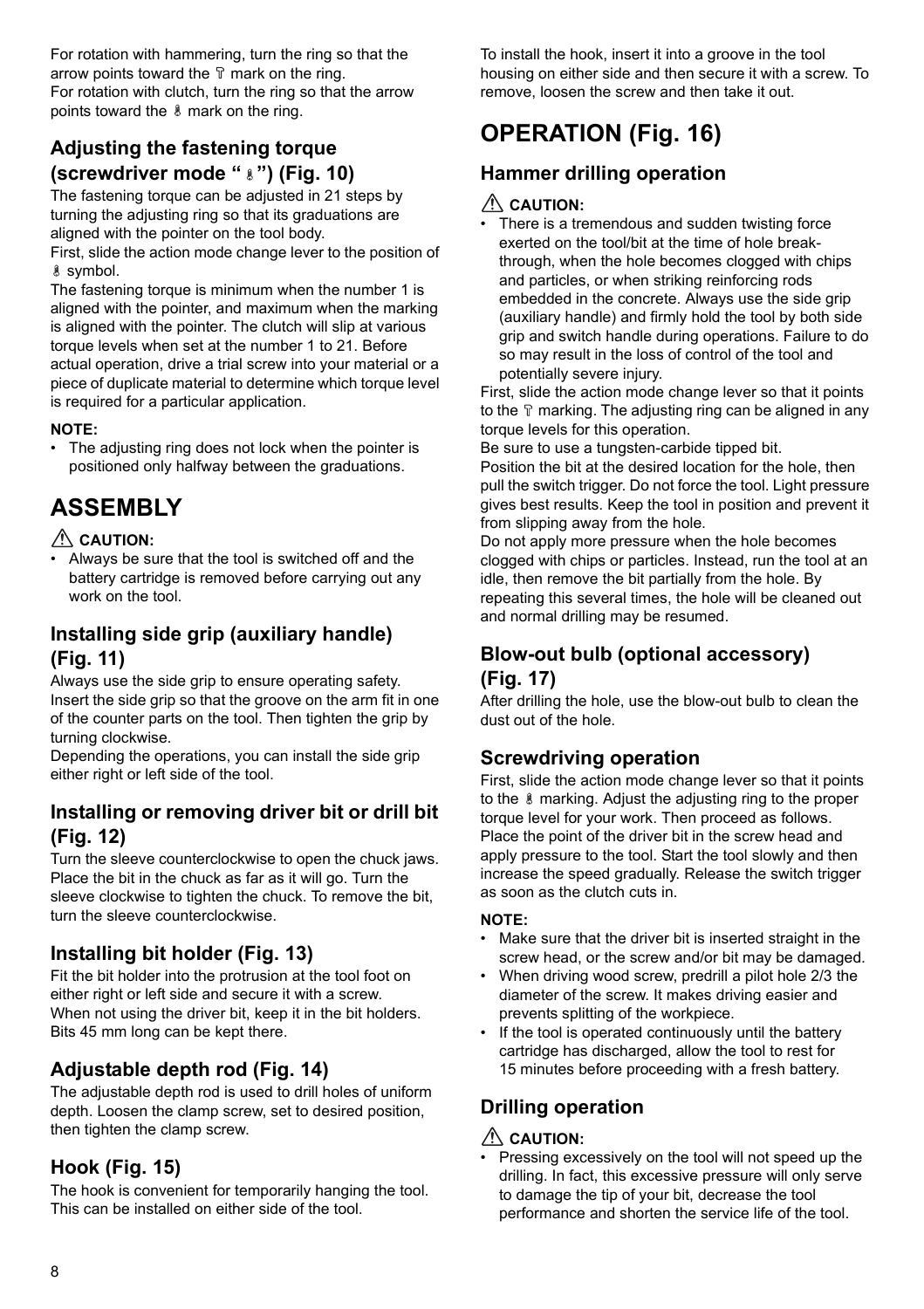- There is a tremendous force exerted on the tool/bit at the time of hole break through. Hold the tool firmly and exert care when the bit begins to break through the workpiece.
- A stuck bit can be removed simply by setting the reversing switch to reverse rotation in order to back out. However, the tool may back out abruptly if you do not hold it firmly.
- Always secure small workpieces in a vise or similar hold-down device.
- If the tool is operated continuously until the battery cartridge has discharged, allow the tool to rest for 15 minutes before proceeding with a fresh battery.

First, slide the action mode change lever so that it points to the  $\hat{a}$  marking. The adjusting ring can be aligned in any torque levels for this operation. Then proceed as follows.

### **Drilling in wood**

When drilling in wood, the best results are obtained with wood drills equipped with a guide screw. The guide screw makes drilling easier by pulling the bit into the workpiece.

### **Drilling in metal**

To prevent the bit from slipping when starting a hole, make an indentation with a center-punch and hammer at the point to be drilled. Place the point of the bit in the indentation and start drilling.

Use a cutting lubricant when drilling metals. The exceptions are iron and brass which should be drilled dry.

# **MAINTENANCE**

#### **CAUTION:**

- Always be sure that the tool is switched off and the battery cartridge is removed before attempting to perform inspection or maintenance.
- Never use gasoline, benzine, thinner, alcohol or the like. Discoloration, deformation or cracks may result.

To maintain product SAFETY and RELIABILITY, repairs, any other maintenance or adjustment should be performed by Makita Authorized Service Centers, always using Makita replacement parts.

# **OPTIONAL ACCESSORIES**

#### **CAUTION:**

These accessories or attachments are recommended for use with your Makita tool specified in this manual. The use of any other accessories or attachments might present a risk of injury to persons. Only use accessory or attachment for its stated purpose.

If you need any assistance for more details regarding these accessories, ask your local Makita Service Center.

- Drill bits
- Hammer drill bits
- Screw bits
- Blow-out bulb
- Makita genuine battery and charger
- Grip assembly
- Depth rod
- **Hook**
- Rubber pad assembly
- Wool bonnet
- Foam polishing pad

#### from country to country. **Noise** ENG905-1

• Some items in the list may be included in the tool package as standard accessories. They may differ

The typical A-weighted noise level determined according to EN60745:

Sound pressure level  $(L_{pA})$ : 85 dB (A) Sound power level  $(L_{WA})$ : 96 dB  $(A)$ Uncertainty (K): 3 dB (A) **Wear ear protection.**

#### **Vibration** ENG900-1

**NOTE:**

The vibration total value (tri-axial vector sum) determined according to EN60745:

Work mode: impact drilling into concrete Vibration emission  $(a<sub>h</sub>)$ : 6.5 m/s<sup>2</sup> Uncertainty (K): 1.5 m/s<sup>2</sup>

Work mode: drilling into metal Vibration emission ( $a<sub>h,D</sub>$ ): 2.5 m/s<sup>2</sup> or less Uncertainty (K): 1.5 m/s<sup>2</sup>

ENG901-1

- The declared vibration emission value has been measured in accordance with the standard test method and may be used for comparing one tool with another.
- The declared vibration emission value may also be used in a preliminary assessment of exposure.

#### **WARNING:**

- The vibration emission during actual use of the power tool can differ from the declared emission value depending on the ways in which the tool is used.
- Be sure to identify safety measures to protect the operator that are based on an estimation of exposure in the actual conditions of use (taking account of all parts of the operating cycle such as the times when the tool is switched off and when it is running idle in addition to the trigger time).

#### **For European countries only ENH101-18 EC Declaration of Conformity Makita declares that the following Machine(s):** Designation of Machine: Cordless Hammer Driver Drill

Model No./Type: DHP481

**Conforms to the following European Directives:** 2006/42/EC

They are manufactured in accordance with the following Standard or standardized documents:

EN60745

The Technical file in accordance with 2006/42/EC is available from:

Makita, Jan-Baptist Vinkstraat 2, 3070, Belgium

22. 8. 2013

Yasushi Fukaya

Yasushi Fukaya Director Makita, Jan-Baptist Vinkstraat 2, 3070, Belgium

9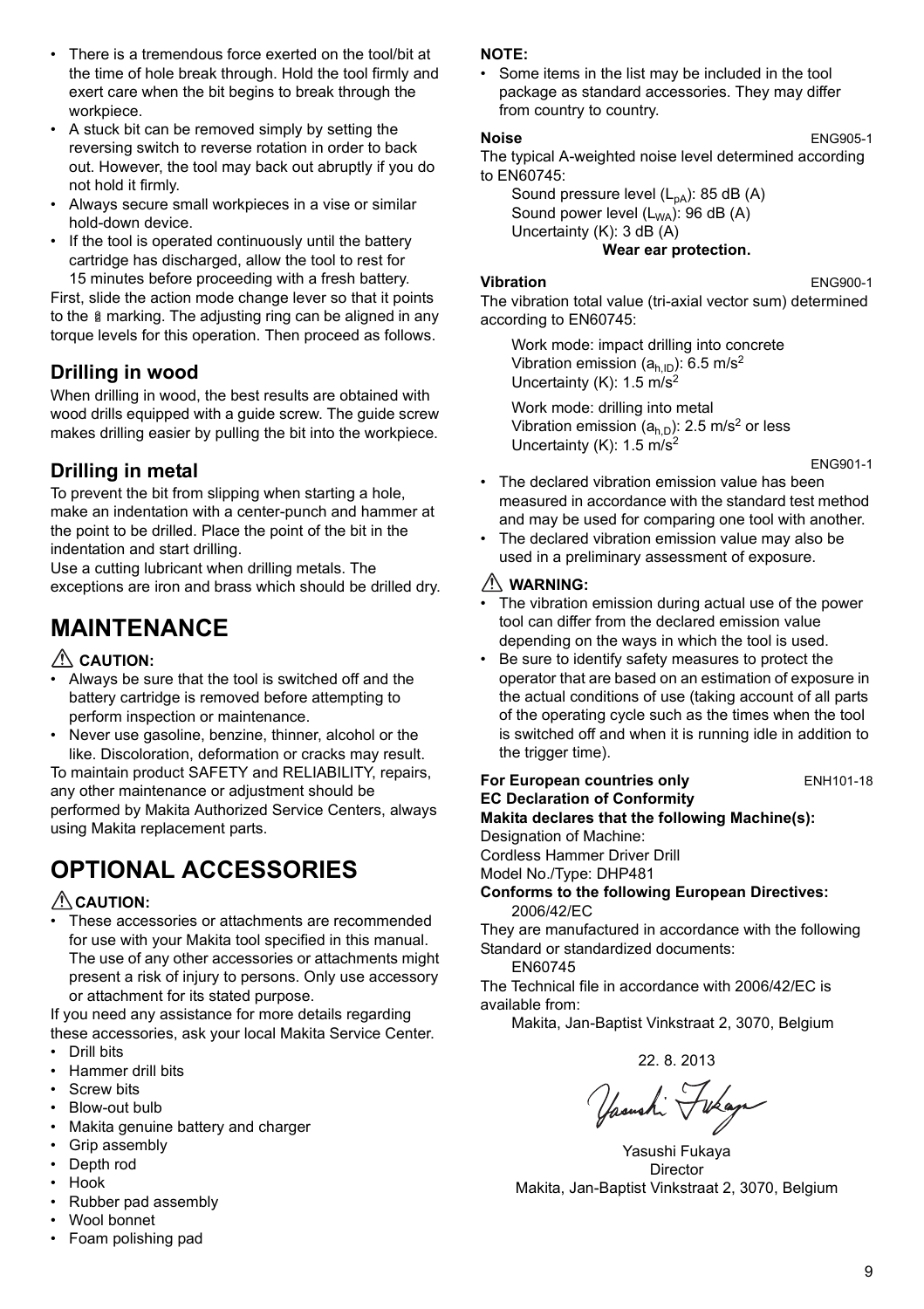### **DEUTSCH (Originalanweisungen)**

#### **Erklärung der Gesamtdarstellung**

- 1. Roter Bereich
- 2. Taste
- 3. Akkublock
- 4. Sternmarkierung
- 5. Anzeigenlampen
- 6. Akkuprüftaste
- 7. LED-Anzeige
- 8. Ein/Aus-Schalter
- 9. Lampe
- 10. Umschalthebel

#### 11. Hebel zum Ändern der Drehzahl

- 12. Ring zum Wechsel der
- **Betriebsart**
- 13. Pfeil
- 14. Einstellring
- 15. Skala
- 16. Vorsprung 17. Arm
- 18. Rille
- 19. Greifstange
- 20. Seitengriff
- 21. Kranz
- 22. Halter für Werkzeugeinsätze
- 23. Werkzeugeinsatz
- 24. Tiefenanschlag
- 25. Klemmschraube
- 26. Haken
- 27. Schraube
- 28. Ausblasvorrichtung

## **SPEZIFIKATIONEN**

| Modell                 | <b>DHP481</b>                          |                     |
|------------------------|----------------------------------------|---------------------|
|                        | Bohren in Beton                        | $16 \text{ mm}$     |
|                        | Bohren in Stahl                        | $13 \text{ mm}$     |
| Leistungen             | Bohren in Holz                         | 76 mm               |
|                        | Einschrauben von Holzschrauben         | 10 mm x 90 mm       |
|                        | Einschrauben von<br>Maschinenschrauben | 6 mm                |
| Leerlaufdrehzahl min-1 | Hoch $(2)$                             | $0 - 2.100$         |
|                        | Niedrig (1)                            | $0 - 550$           |
| Schläge pro Minute     | Hoch $(2)$                             | $0 - 31.500$        |
|                        | Niedrig (1)                            | $0 - 8.250$         |
| Gesamtlänge            | 205 mm                                 |                     |
| Nettogewicht           | 2,7 kg                                 |                     |
| Nennspannung           |                                        | 18 V Gleichspannung |

• Aufgrund unserer beständigen Forschungen und Weiterentwicklungen sind Änderungen an den hier angegebenen Technischen Daten ohne Vorankündigung vorbehalten.

Die Technischen Daten und der Akkublock können in den einzelnen Ländern Abweichungen aufweisen.

ï Gewicht, mit Akkublock, ermittelt gemäß EPTA-Verfahren 01/2003

#### **Verwendungszweck** ENE079-1

Das Werkzeug ist zum Schlagbohren in Ziegelstein, Beton und Stein vorgesehen. Das Werkzeug eignet sich auch für das Einschrauben von Schrauben und das Bohren ohne Schlag in Holz, Metall, Keramik und Kunststoff.

## **Allgemeine Sicherheitshinweise für Elektrowerkzeuge** GEA010-1

 **WARNUNG Lesen Sie alle Sicherheitshinweise und Anweisungen sorgfältig durch.** Wenn die Hinweise und Anweisungen nicht beachtet werden, besteht die Gefahr eines Stromschlags, Brands und/oder das Risiko von ernsthaften Verletzungen.

### **Bewahren Sie alle Hinweise und Anweisungen zur späteren Referenz gut auf.**

### **SICHERHEITSHINWEISE ZUM AKKU-SCHLAGBOHRSCHRAUBER**

GEB056-5

- 1. **Tragen Sie beim Schlagbohren einen Gehörschutz.** Beständige Einwirkung von Lärm kann zu Gehörverlust führen.
- 2. **Verwenden Sie die ggf. mit dem Werkzeug gelieferten Zusatzgriffe.** Bei Verlust der Kontrolle über das Werkzeug kann es zu Verletzungen kommen.
- 3. **Halten Sie das Werkzeug an den isolierten Griffflächen, wenn Sie unter Bedingungen arbeiten, bei denen das Schneidwerkzeug verborgene Kabel berühren kann.** Bei Kontakt des Werkzeugs mit einem stromführenden Kabel wird der Strom an die Metallteile des Elektrowerkzeugs und dadurch an den Bediener weitergeleitet, und der Bediener erleidet einen Stromschlag.
- 4. **Halten Sie das Werkzeug an den isolierten Griffflächen, wenn Sie unter Bedingungen arbeiten, bei denen das Werkzeug versteckte Kabel berühren kann.** Bei Kontakt von Befestigungsmitteln mit einem stromführenden Kabel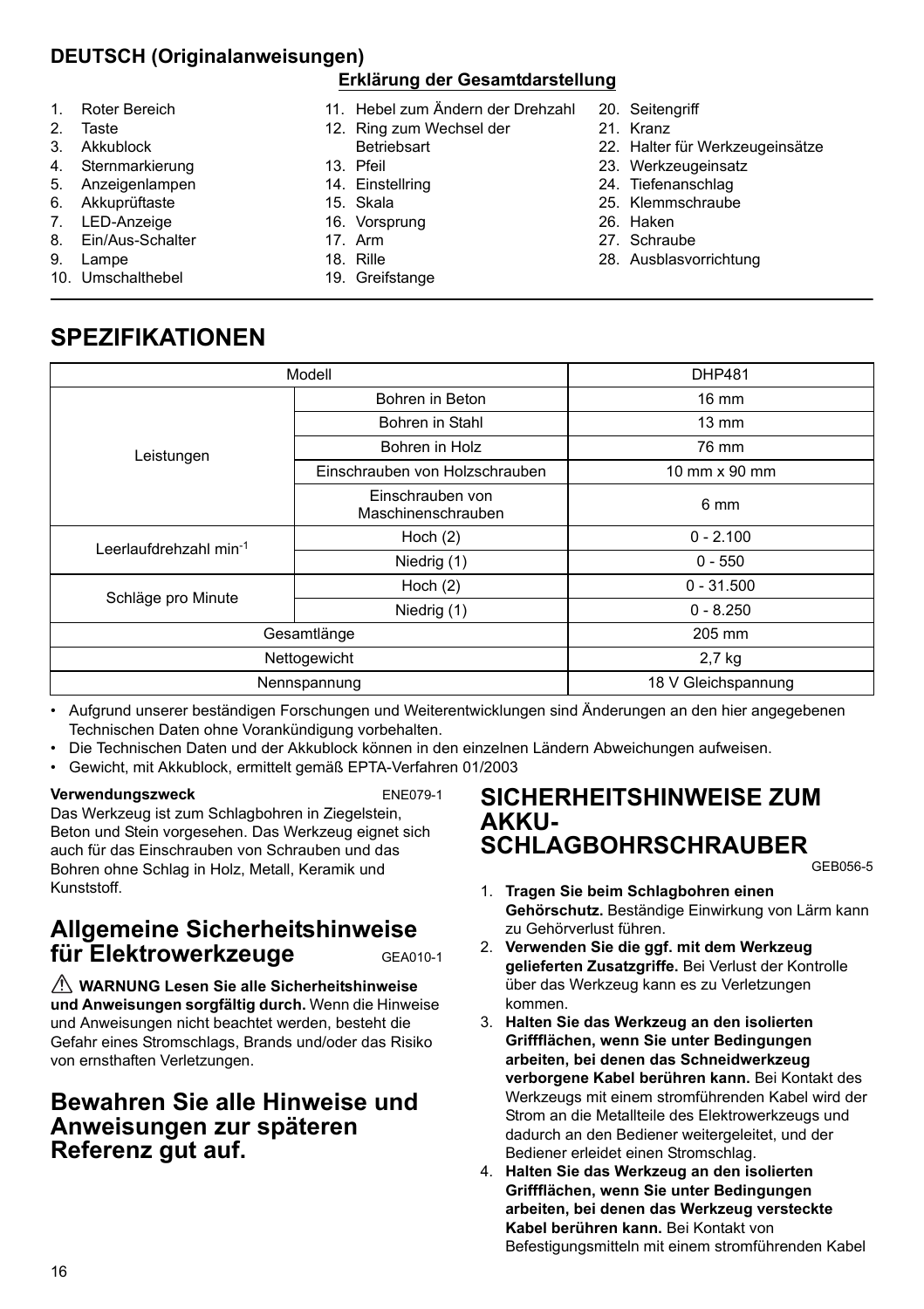wird der Strom an die Metallteile des Elektrowerkzeugs und dadurch an den Bediener weitergeleitet, und der Bediener erleidet einen Stromschlag.

- 5. **Achten Sie jederzeit auf einen festen Stand. Achten Sie bei Verwendung des Werkzeugs an erhöhten Standorten darauf, dass sich keine Personen unter dem Standort aufhalten.**
- 6. **Halten Sie das Werkzeug mit festem Griff.**
- 7. **Halten Sie Ihre Hände von beweglichen Teilen fern.**
- 8. **Lassen Sie das Werkzeug nicht unbeaufsichtigt eingeschaltet. Das Werkzeug darf nur dann in Betrieb sein, wenn es festgehalten wird.**
- 9. **Berühren Sie kurz nach dem Betrieb weder den Werkzeug-Einsatz noch das Werkstück. Diese können extrem heiß sein, wodurch es zu Verbrennungen kommen kann.**
- 10. **Einige Materialien enthalten Chemikalien, die möglicherweise giftig sind. Vermeiden Sie das Einatmen von Staub und Hautkontakt mit diesen Materialien. Beachten Sie die Sicherheitshinweise und Sicherheitsdatenblätter der Materialhersteller.**

## **BEWAHREN SIE DIESE ANLEITUNG SORGFÄLTIG AUF.**

#### **WARNUNG:**

**Lassen Sie sich NIE durch Bequemlichkeit oder (aus fortwährendem Gebrauch gewonnener) Vertrautheit mit dem Werkzeug dazu verleiten, die Sicherheitsregeln für das Werkzeug zu missachten. Bei MISSBRÄUCHLICHER Verwendung des Werkzeugs oder bei Missachtung der in dieser** 

**Betriebsanleitung enthaltenen Sicherheitshinweise kann es zu schweren Verletzungen kommen.**

# **WICHTIGE SICHERHEITSREGELN**

ENC007-9

# **FÜR AKKUBLOCK**

- 1. **Lesen Sie vor der Verwendung des Akkublocks alle Anweisungen und Sicherheitshinweise für das Akkuladegerät (1), den Akku (2) und das Produkt (3), für das der Akku verwendet wird, sorgfältig durch.**
- 2. **Der Akkublock darf nicht zerlegt werden.**
- 3. **Falls die Betriebsdauer erheblich kürzer wird, beenden Sie den Betrieb umgehend. Andernfalls besteht die Gefahr einer Überhitzung sowie das Risiko möglicher Verbrennungen und sogar einer Explosion.**
- 4. **Wenn Elektrolyt in Ihre Augen gerät, waschen Sie diese mit klarem Wasser aus und suchen Sie sofort einen Arzt auf. Andernfalls können Sie Ihre Sehfähigkeit verlieren.**
- 5. **Vermeiden Sie einen Kurzschluss des Akkublocks:**
	- (1) **Die Kontakte dürfen nicht mit leitendem Material in Berührung kommen.**
	- (2) **Der Akkublock darf nicht in einem Behälter aufbewahrt werden, in dem sich andere**

**metallische Gegenstände wie beispielsweise Nägel, Münzen usw. befinden.**

(3) **Der Akkublock darf weder Feuchtigkeit noch Regen ausgesetzt werden.**

**Ein Kurzschluss des Akkus kann zu hohem Kriechstrom, Überhitzung, möglichen Verbrennungen und sogar zu einer Zerstörung des Werkzeugs führen.**

- 6. **Werkzeug und Akkublock dürfen nicht an Orten aufbewahrt werden, an denen Temperaturen von 50°C oder darüber erreicht werden können.**
- 7. **Beschädigte oder verbrauchte Akkus dürfen nicht verbrannt werden. Der Akkublock kann in den Flammen explodieren.**
- 8. **Lassen Sie den Akku nicht fallen und vermeiden Sie Schläge gegen den Akku.**
- 9. **Verwenden Sie niemals einen beschädigten Akku.**
- 10. **Befolgen Sie die in Ihrem Land geltenden Bestimmungen bzgl. der Entsorgung von Akkus.**

## **BEWAHREN SIE DIESE ANLEITUNG SORGFÄLTIG AUF.**

### **Tipps für eine maximale Nutzungsdauer von Akkus**

- 1. **Laden Sie den Akkublock auf, bevor der Akku vollständig entladen ist. Sobald Sie eine verringerte Leistung des Werkzeugs bemerken, beenden Sie stets den Betrieb des Werkzeugs und laden Sie den Akkublock auf.**
- 2. **Ein voll aufgeladener Akkublock darf niemals erneut geladen werden. Durch Überladungen wird die Lebensdauer des Akkus verkürzt.**
- 3. **Laden Sie den Akkublock bei einer Zimmertemperatur von 10°C bis 40°C auf. Lassen Sie einen heißen Akkublock vor dem Aufladen abkühlen.**
- 4. **Laden Sie den Akkublock auf, wenn Sie diesen für längere Zeit nicht verwenden (mehr als sechs Monate).**

# **FUNKTIONSBESCHREIBUNG**

#### **ACHTUNG:**

Schalten Sie das Werkzeug stets aus und nehmen Sie den Akkublock vom Werkzeug ab, bevor Sie Einstellungen oder Funktionsprüfungen am Werkzeug vornehmen.

### **Einsetzen und Abnehmen des Akkublocks (Abb. 1)**

### ACHTUNG:

- Schalten Sie das Werkzeug stets aus, bevor Sie den Akkublock einsetzen oder abnehmen.
- ï **Halten Sie das Werkzeug und den Akkublock sicher fest, wenn Sie den Akkublock einsetzen oder herausnehmen.** Andernfalls könnte Ihnen das Werkzeug oder der Akkublock aus den Händen fallen, sodass das Werkzeug oder der Akkublock beschädigt werden oder diese Verletzungen verursachen.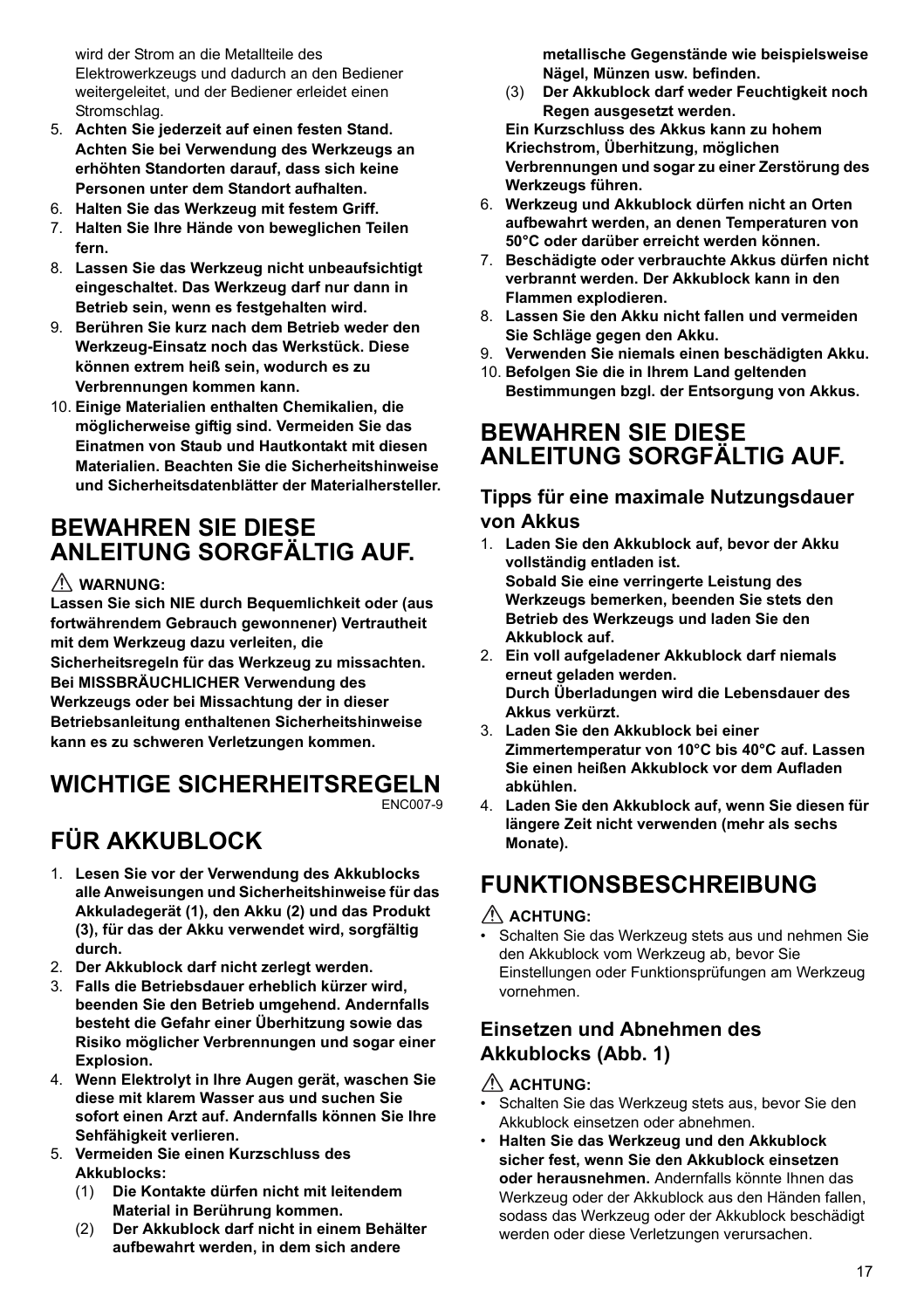Zum Abnehmen des Akkublocks müssen Sie die Taste auf der Vorderseite des Akkublocks schieben und gleichzeitig den Akkublock aus dem Gerät herausziehen. Zum Einsetzen des Akkublocks müssen Sie die Zunge des Akkublocks an der Rille im Gehäuse ausrichten und in die gewünschte Position schieben. Setzen Sie den Akkublock ganz ein, bis er mit einem leisen Klick einrastet. Wenn Sie den roten Bereich oben auf der Taste sehen können, ist der Batterieadapter nicht ganz eingerastet.

#### **ACHTUNG:**

- Setzen Sie den Akkublock unbedingt ganz ein, bis der rote Bereich nicht mehr zu sehen ist. Andernfalls kann der Akkublock versehentlich aus dem Werkzeug fallen und Sie oder umstehende Personen verletzen.
- Wenden Sie beim Einsetzen des Akkublocks keine Gewalt an. Wenn der Akkublock nicht leicht hineingleitet, ist er nicht richtig angesetzt.

### **Akku-Schutzsystem (Lithium-Ionen-Akku mit Sternmarkierung) (Abb. 2)**

Lithium-Ionen-Akkus mit Sternmarkierung verfügen über ein Schutzsystem. Dieses System schaltet die Stromversorgung des Werkzeugs automatisch aus, um die Lebensdauer des Akkus zu verlängern. Unter folgenden Bedingungen des Werkzeugs und/oder

des Akkus kann das Werkzeug während des Betriebs automatisch stoppen:

• Überlastet:

Das Werkzeug wird auf eine Weise betrieben, die zu einer abnormal hohen Stromaufnahme führt. Lassen Sie in dieser Situation den Ein/Aus-Schalter des Werkzeugs los und beenden Sie die Arbeiten, die zu der Überlastung des Werkzeugs geführt haben. Betätigen Sie anschließend den Ein/Aus-Schalter wieder, um das Werkzeug wieder in Betrieb zu nehmen.

Wenn das Werkzeug nicht startet, ist der Akku überhitzt. Lassen Sie in dieser Situation den Akku erst abkühlen, bevor Sie wieder den Ein/Aus-Schalter betätigen.

- Spannung des Akkus zu niedrig:
	- Die noch vorhandene Akkuladung ist zu niedrig, und das Werkzeug startet nicht. Nehmen Sie in dieser Situation den Akku ab und laden Sie den Akku wieder auf.

### **Anzeige der verbleibenden Akkuladung**

(Nur für Akkublöcke mit einem "B" am Ende der Modellnummer.) **(Abb. 3)**

Drücken Sie zum Anzeigen der Restladung des Akkus die Akkuprüftaste. Die Anzeigenlampen leuchten dann wenige Sekunden lang auf.



015658

#### **HINWEIS:**

• In Abhängigkeit von den Bedingungen bei Gebrauch und von der Umgebungstemperatur kann der angezeigte Ladezustand geringfügig vom tatsächlichen Ladezustand abweichen.

### **Anzeige der verbleibenden Akkuladung**

#### (länderspezifisch) **(Abb. 4)**

Wenn Sie den Ein/Aus-Schalter betätigen, erscheint in der LED-Anzeige eine Anzeige der verbleibenden Akkuladung als folgende Tabelle.

| Status LED-<br>Anzeige | Verbleibende Akkuladung |
|------------------------|-------------------------|
|                        | ca. 50 % oder mehr      |
| Η                      | ca. 20 % - 50 %         |
|                        | ca. weniger als 20 %    |
| 013980                 |                         |

#### **HINWEIS:**

- Die LED-Anzeige erlischt ca. 1 Minute nach dem Loslassen des Ein/Aus-Schalters, um Akkuenergie zu sparen. Zum Prüfen der verbleibenden Akkuladung betätigen Sie den Ein/Aus-Schalter leicht.
- Falls die LED-Anzeige leuchtet und das Werkzeug auch bei aufgeladenem Akku nicht funktioniert, lassen Sie das Werkzeug gründlich abkühlen. Falls sich der Zustand nicht ändert, bringen Sie das Werkzeug zwecks Reparatur zu einem Makita-Servicecenter in Ihrer Nähe.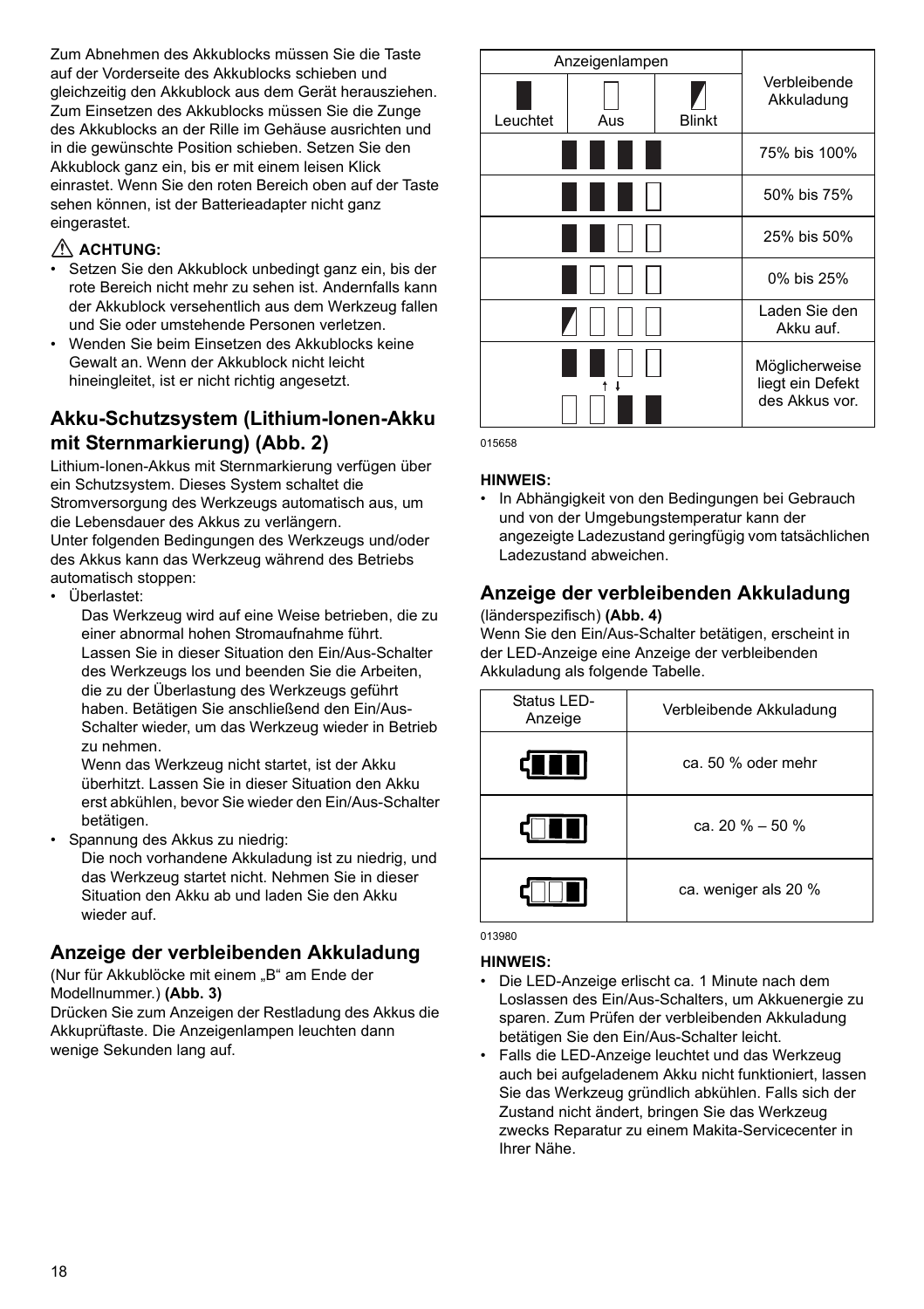## **Einschalten**

### $\triangle$  ACHTUNG:

ï Achten Sie vor dem Einsetzen des Akkublocks in das Werkzeug darauf, dass sich der Ein/Aus-Schalter korrekt bedienen lässt und beim Loslassen in die Position "OFF" (AUS) zurückkehrt. **(Abb. 5)**

Betätigen Sie zum Starten des Werkzeugs einfach den Ein/Aus-Schalter. Die Geschwindigkeit des Werkzeugs wird durch größeren Druck auf den Ein/Aus-Schalter erhöht. Lassen Sie zum Ausschalten des Werkzeugs den Ein/Aus-Schalter los.

### **Einschalten der Frontlampe (Abb. 6)**

#### **ACHTUNG:**

Schauen Sie nicht direkt in das Licht oder in die Lichtquelle.

Betätigen Sie zum Einschalten der Lampe den Ein/Aus-Schalter. Solange Sie den Ein/Aus-Schalter gedrückt halten, leuchtet die Lampe. Nach dem Loslassen des Ein/ Aus-Schalter erlischt die Lampe nach 10 bis 15 Sekunden.

#### **HINWEIS:**

- Bei Überhitzung stoppt das Werkzeug automatisch und die Lampe beginnt zu blinken. Lassen Sie in diesem Fall den Ein/Aus-Schalter los. Die Lampe schaltet sich in einer Minute aus.
- Wischen Sie Schmutz auf der Lampenlinse mit einem trockenen Tuch ab. Achten Sie darauf, dass die Linse der Lampe nicht zerkratzt wird, da dies die Leuchtstärke mindern kann.

### **Bedienung des Umschalters**

#### **ACHTUNG:**

- ï Überprüfen Sie vor jedem Betrieb immer die Drehrichtung.
- Der Umschalthebel darf nur betätigt werden, wenn das Werkzeug im Stillstand ist. Wenn Sie die Drehrichtung bei noch laufendem Werkzeug umschalten, kann das Werkzeug beschädigt werden.
- Ist das Werkzeug nicht in Gebrauch, muss der Umschalthebel immer auf die neutrale Position gestellt werden. **(Abb. 7)**

Dieses Werkzeug verfügt über einen Umschalthebel für die Änderung der Drehrichtung. Für eine Drehrichtung im Uhrzeigersinn drücken Sie den Umschalthebel von der Seite A hinein, und für eine Drehrichtung entgegen dem Uhrzeigersinn von der Seite B.

Wenn sich der Umschalthebel in der neutralen Position befindet, kann der Ein/Aus-Schalter nicht betätigt werden.

## **Ändern der Drehzahl**

### $\triangle$  ACHTUNG:

- Stellen Sie den Hebel zum Ändern der Drehzahl immer exakt in die richtige Position. Wenn sich dieser Hebel bei Betrieb des Werkzeugs zwischen den Einstellungen "1" und "2" befindet, kann das Werkzeug beschädigt werden.
- Der Hebel zum Ändern der Drehzahl darf nicht betätigt werden, solange das Werkzeug in Betrieb ist. Andernfalls kann das Werkzeug beschädigt werden. **(Abb. 8)**

Schalten Sie zum Ändern der Drehzahl zunächst das Werkzeug aus, und schieben Sie dann den Hebel zur Änderung der Drehzahl auf "2" (hohe Drehzahl) oder "1" (niedrige Drehzahl). Überprüfen Sie vor dem Betrieb des Werkzeugs, ob sich der Hebel zur Änderung der Drehzahl in der richtigen Position befindet. Verwenden Sie die für Ihre Arbeit geeignete Drehzahl.

### **Auswählen der Betriebsart**

### **ACHTUNG:**

• Stellen Sie den Ring immer exakt auf die gewünschte Betriebsartmarkierung. Wird das Werkzeug betrieben während sich der Ring zwischen zwei Markierungen für die einzelnen Betriebsarten befindet, kann das Werkzeug beschädigt werden. **(Abb. 9)**

Dieses Werkzeug verfügt über einen Ring zum Wechseln der Betriebsart. Mit Hilfe dieses Rings können Sie die Betriebsart auswählen, die sich für die auszuführenden Arbeiten am besten eignet. Es stehen drei Betriebsarten zur Auswahl:

Für die Drehung müssen Sie den Ring so drehen, dass der Pfeil auf dem Werkzeugkörper auf die Markierung auf dem Ring zeigt.

Für die Drehung mit Hammern müssen Sie den Ring so drehen, dass der Pfeil auf dem Werkzeugkörper auf die Markierung T auf dem Ring zeigt.

Für die Schlagdrehung müssen Sie den Ring so drehen, dass der Pfeil auf dem Werkzeugkörper auf die Markierung & auf dem Ring zeigt.

### **Anpassen des Anzugsdrehmoments (Betriebsart Schraubendreher ,, 8 ") (Abb. 10)**

Das Anzugsdrehmoment kann durch Drehen des Einstellrings auf eine der 21 Stufen eingestellt werden. Drehen Sie dazu den Einstellring so, dass die gewünschte Stufe gegenüber dem Zeiger am Werkzeuggehäuse steht.

Schieben Sie zunächst den Hebel zum Wechseln der Betriebsart in die Position mit dem Symbol &. Das geringste Anzugsdrehmoment ist eingestellt, wenn die Zahl 1 am Zeiger ausgerichtet ist, und das höchste, wenn die Markierung am Zeiger ausgerichtet ist. Die Kupplung rutscht wird den verschiedenen Drehmomentstufen, wenn Sie diese auf die Nummer 1 bis 21 setzen. Schrauben Sie vor den eigentlichen Arbeiten zur Probe eine Schraube in das Material bzw. in ein Materialduplikat, um zu ermitteln, welche Drehmomentstufe für eine bestimmte Anwendung erforderlich ist.

#### **HINWEIS:**

Wenn sich der Zeiger zwischen den einzelnen Einteilungen befindet, rastet der Einstellring nicht ein.

### **MONTAGE**  $\triangle$  ACHTUNG:

Schalten Sie das Werkzeug stets aus und entfernen Sie den Akkublock, bevor Sie Arbeiten am Werkzeug ausführen.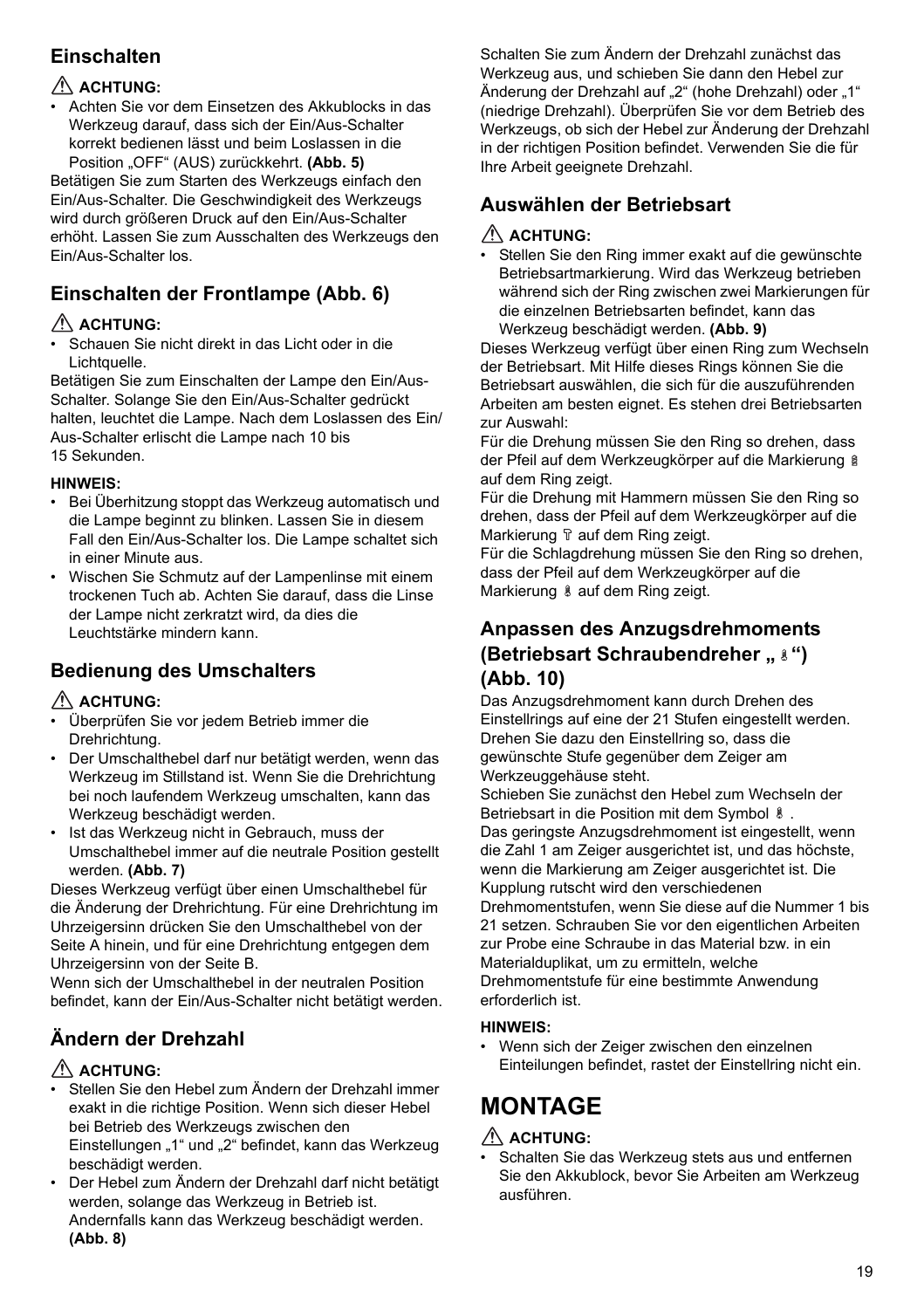### **Anbringen des Seitengriffs (Zusatzgriff) (Abb. 11)**

Verwenden Sie stets den Seitengriff, um eine sichere Handhabung zu gewährleisten.

Legen Sie den Seitengriff so, dass die Rille auf dem Arm in einem der Gegenstücke auf dem Werkzeug passt. Ziehen Sie anschließend den Griff fest, indem Sie den Griff im Uhrzeigersinn drehen.

Abhängig vom Betrieb, können Sie den Seitengriff links oder rechts am Werkzeug befestigem.

### **Entfernen des Schraubendrehereinsatzes bzw. Bohreinsatzes (Abb. 12)**

Drehen Sie den Kranz gegen den Uhrzeigersinn, um die Spannfutterbacken zu öffnen. Schieben Sie den Werkzeugeinsatz so weit wie möglich in das Spannfutter. Drehen Sie den Kranz im Uhrzeigersinn, um das Spannfutter anzuziehen. Wenn Sie den Werkzeugeinsatz abnehmen möchten, drehen Sie den Kranz gegen den Uhrzeigersinn.

### **Montieren des Halters für Werkzeuginsätze (Abb. 13)**

Setzen Sie den Halter für Werkzeugeinsätze in den Vorsprung an der linken oder rechten Seite des Werkzeugfußes ein und befestigen Sie den Halter mit einer Schraube.

Wenn Sie den Schraubendrehereinsatz nicht verwenden, bewahren Sie den Einsatz im Halter für

Werkzeugeinsätze auf. Es können Werkzeugeinsätze bis zu einer Länge von 45 mm aufbewahrt werden.

### **Verstellbarer Tiefenanschlag (Abb. 14)**

Der verstellbare Tiefenanschlag wird verwendet, um Löcher von gleichmäßiger Tiefe zu bohren. Lösen Sie die Klemmschraube, stellen Sie den Tiefenanschlag in die gewünschte Position und ziehen Sie die Klemmschraube wieder fest.

### **Haken (Abb. 15)**

Der Haken dient zum kurzzeitigen Aufhängen des Werkzeugs. Der Haken kann an beiden Seiten des Werkzeugs befestigt werden.

Setzen Sie den Haken in eine Rille am Werkzeuggehäuse (die Seite ist beliebig) ein und befestigen Sie den Haken mit einer Schraube. Zum Abbauen des Hakens müssen Sie nur die Schraube lösen und den Haken herausnehmen.

# **BETRIEB (Abb. 16)**

### **Schlagbohren**

### ACHTUNG:

• Wenn der Bohrer durchschlägt, wenn die Bohrung durch Späne und Partikel verstopft ist oder wenn das Werkzeug auf Verstärkungsstangen im Beton trifft, wirken enorme und abrupte Drehkräfte auf das Werkzeug bzw. den Werkzeugeinsatz. Verwenden Sie stets den Seitengriff (Zusatzgriff) und halten Sie das Werkzeug während des Betriebs sowohl am Seitengriff als auch am Schaltergriff kräftig fest. Andernfalls

können Sie die Kontrolle über das Werkzeug verlieren und schwere Verletzungen erleiden.

Schieben Sie zunächst den Hebel zum Wechseln der Betriebsart in die Position mit dem Symbol  $\mathbb{T}$ . Für diesen Vorgang kann der Einstellring auf jede beliebige Drehmomentstufe ausgerichtet sein.

Achten Sie darauf, dass Sie einen Werkzeugeinsatz mit einer Hartmetallspitze verwenden.

Setzen Sie den Werkzeugeinsatz auf die gewünschte Position für die Bohrung und betätigen Sie dann den Ein/ Aus-Schalter. Üben Sie keinen übermäßigen Druck auf das Werkzeug aus. Sie erzielen die besten Ergebnisse, wenn Sie nur leichten Druck ausüben. Halten Sie das Werkzeug in Position, und achten Sie darauf, dass es nicht von der Bohrung abrutscht.

Verstärken Sie den Druck nicht, wenn die Bohrung durch Späne oder Partikel verstopft ist. Betreiben Sie stattdessen das Werkzeug im Leerlauf und ziehen Sie dann den Werkzeugeinsatz teilweise aus der Bohrung. Wenn Sie diesen Vorgang mehrmals wiederholen, wird die Bohrung gesäubert, und Sie können den normalen Bohrvorgang fortsetzen.

### **Ausblasvorrichtung (Sonderzubehör) (Abb. 17)**

Entfernen Sie nach dem Bohrvorgang mit Hilfe der Ausblasvorrichtung den Staub aus der Bohrung.

### **Schraubendreher**

Schieben Sie zunächst den Hebel zum Wechseln der Betriebsart in die Position mit dem Symbol & Stellen Sie den Einstellring auf die für Ihre Arbeit geeignete Drehmomentstufe. Gehen Sie anschließend wie folgt vor: Setzen Sie die Spitze des Schraubendrehereinsatzes auf den Schraubenkopf auf und üben Sie Druck auf das Werkzeug aus. Starten Sie das Werkzeug langsam und erhöhen Sie nach und nach die Drehzahl. Sobald die Kupplung zu rutschen beginnt, lassen Sie den Ein/Aus-Schalter los.

#### **HINWEIS:**

- Vergewissern Sie sich, dass der Schraubendrehereinsatz gerade auf dem Schraubenkopf sitzt. Andernfalls können die Schraube und/oder der Werkzeugeinsatz beschädigt werden.
- Bohren Sie zum Einschrauben von Holzschrauben erst Löcher mit 2/3 des Durchmessers der Schrauben vor. So wird das Einschrauben vereinfacht und das Werkstück splittert nicht.
- Wenn das Werkzeug bis zur vollständigen Entladung des Akkus betrieben wurde, lassen Sie es 15 Minuten liegen, bevor Sie mit einem neuen Akku fortfahren.

### **Bohren**

### ACHTUNG:

- Der Bohrvorgang kann nicht durch höheren Druck auf das Werkzeug beschleunigt werden. Ein zu hoher Druck beschädigt im Gegenteil die Spitze des Werkzeugeinsatzes, vermindert die Leistung des Werkzeugs und verkürzt dessen Lebensdauer.
- Beim Durchbruch der Bohrung wirken enorme Kräfte auf das Werkzeug/den Werkzeugeinsatz. Halten Sie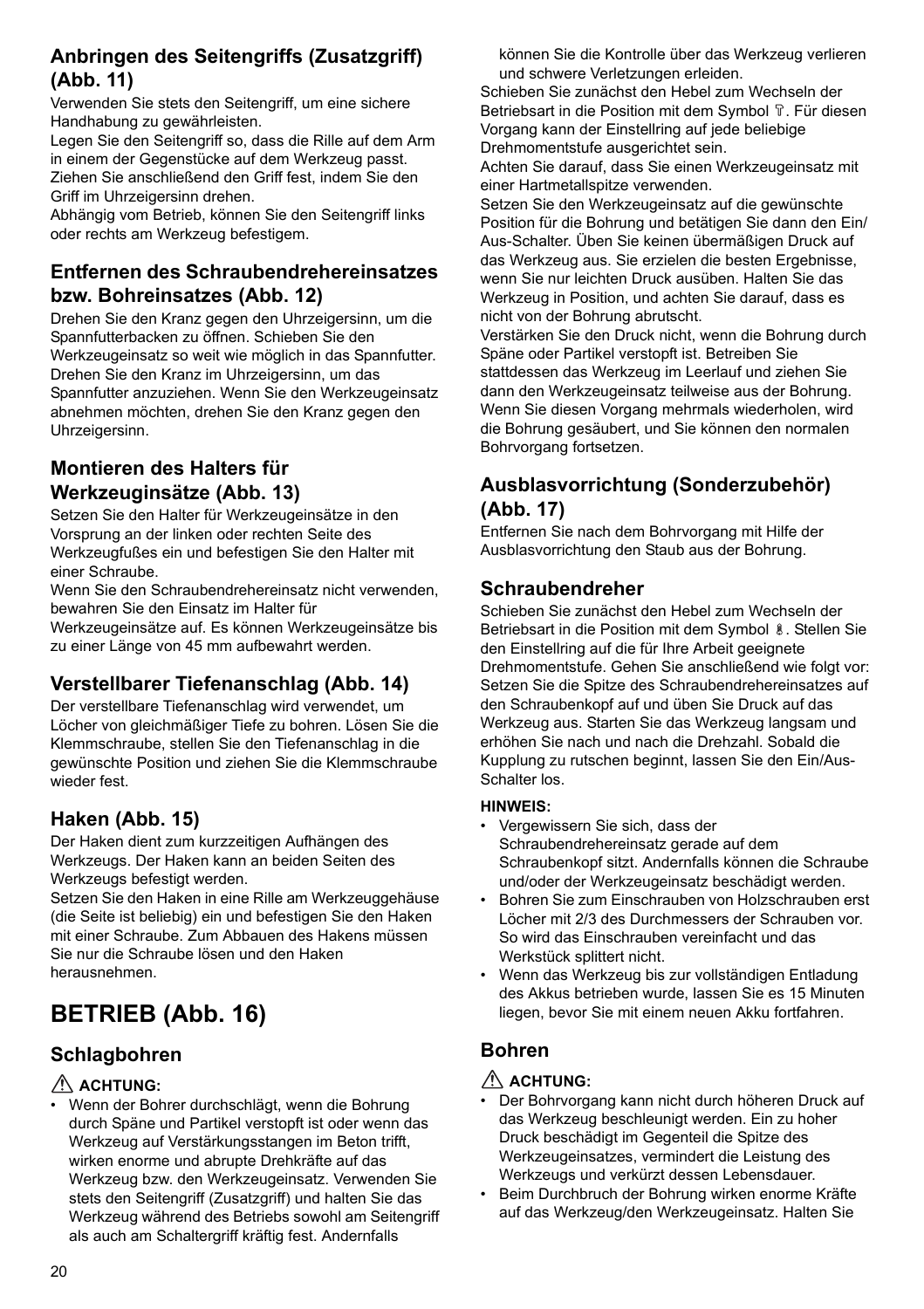das Werkzeug fest und seien Sie vorsichtig, wenn der Werkzeugeinsatz das Werkstück durchbricht.

- Ein festsitzender Werkzeugeinsatz kann problemlos wieder herausgezogen werden, indem Sie mit Hilfe des Umschalthebels die Drehrichtung wechseln. Wenn Sie das Werkzeug nicht sicher festhalten, kann es jedoch zu einem abrupten Rückschlagen des Werkzeugs kommen.
- Spannen Sie kleine Werkstücke immer in einem Schraubstock oder einer ähnlichen Haltevorrichtung ein.
- Wenn das Werkzeug bis zur vollständigen Entladung des Akkus betrieben wurde, lassen Sie es 15 Minuten liegen, bevor Sie mit einem neuen Akku fortfahren.

Schieben Sie zunächst den Hebel zum Wechseln der Betriebsart in die Position mit dem Symbol §. Für diesen Vorgang kann der Einstellring auf jede beliebige Drehmomentstufe ausgerichtet sein. Gehen Sie anschließend wie folgt vor:

### **Bohren in Holz**

Beim Bohren in Holz werden die besten Ergebnisse mit Holzbohrern erzielt, die über eine Zentrierspitze verfügen. Die Zentrierspitze erleichtert den Bohrvorgang, da sie den Werkzeugeinsatz in das Werkstück zieht.

### **Bohren in Metall**

Körnen Sie die Bohrung am vorgesehenen Punkt vor, damit der Bohrer zu Beginn einer Bohrung nicht abrutscht. Setzen Sie die Spitze des Werkzeugeinsatzes in die Körnung und starten Sie den Bohrvorgang. Verwenden Sie beim Bohren in Metall ein Bohrschmiermittel. Ausgenommen hiervon sind Eisen und Messing; diese Metalle sollten trocken gebohrt werden.

# **WARTUNG**

#### **ACHTUNG:**

- Schalten Sie das Gerät stets aus und ziehen Sie den Akkublock ab, bevor Sie Inspektionen oder Wartungsarbeiten am Gerät vornehmen.
- Verwenden Sie zum Reinigen niemals Kraftstoffe. Benzin, Verdünner, Alkohol oder ähnliches. Dies kann zu Verfärbungen, Verformungen oder Rissen führen.

Zur Gewährleistung von SICHERHEIT und ZUVERLÄSSIGKEIT des Produkts sollten Reparaturen, Wartungsarbeiten und Einstellungen nur durch von Makita autorisierte Servicecenter durchgeführt und ausschließlich Makita-Ersatzteile verwendet werden.

# **SONDERZUBEHÖR**

#### **ACHTUNG:**

Für das in diesem Handbuch beschriebene Makita-Gerät werden die folgenden Zubehör- und Zusatzteile empfohlen. Bei Verwendung anderer Zubehör- und Zusatzteile kann es zu Verletzungen kommen. Verwenden Sie Zubehör- und Zusatzteile nur für den vorgesehenen Zweck.

Informationen zu diesem Zubehör erhalten Sie von Ihrem Makita-Servicecenter.

- Bohreinsätze
- Schlagbohreinsätze
- Schraubendrehereinsätze
- Ausblasvorrichtung
- Original-Akku und Original-Ladegerät von Makita
- Griff-Set
- Tiefenanschlag
- ï Haken
- Gummipolster-Set
- Wollhaube
- Polierschwamm

#### **HINWEIS:**

• Einige der in der Liste aufgeführten Elemente sind dem Werkzeugpaket als Standardzubehör beigefügt. Diese können in den einzelnen Ländern voneinander abweichen.

#### **Schallpegel** ENG905-1

Typischer A-bewerteter Schallpegel nach EN60745: Schalldruckpegel  $(L_{pA})$ : 85 dB  $(A)$ Schalldruckpegel (L<sub>WA</sub>): 96 dB (A) Abweichung (K): 3 dB (A) **Tragen Sie Gehörschutz.**

#### **Schwingung** ENG900-1

Schwingungsgesamtwerte (Vektorsumme dreier Achsen) nach EN60745:

Arbeitsmodus: Schlagbohren in Beton Schwingungsbelastung  $(a<sub>h, ID</sub>)$ : 6,5 m/s<sup>2</sup> Abweichung (K): 1,5 m/s<sup>2</sup>

Arbeitsmodus: Schlagbohren in Metall Schwingungsbelastung (a<sub>h, D</sub>): 2,5 m/s<sup>2</sup> oder weniger Abweichung (K): 1,5 m/s<sup>2</sup>

ENG901-1

- Der hier angegebene Wert für die erzeugten Schwingungen wurde gemäß dem genormten Testverfahren ermittelt und kann als Vergleich zu anderen Werkzeugen herangezogen werden.
- Der angegebene Wert für die erzeugten Schwingungen ist außerdem für eine vorbeugende Bewertung der Belastung zu verwenden.

### **WARNUNG:**

- Die Schwingungsbelastung kann bei tatsächlichem Gebrauch des Elektrowerkzeugs in Abhängigkeit von der Handhabung des Elektrowerkzeugs von dem hier aufgeführten Wert abweichen.
- Stellen Sie sicher, dass Schutzmaßnahmen für den Bediener getroffen werden, die auf den unter den tatsächlichen Arbeitsbedingungen zu erwartenden Belastungen beruhen (beziehen Sie alle Bestandteile des Arbeitsablaufs ein, also zusätzlich zu den Arbeitszeiten auch Zeiten, in denen das Werkzeug ausgeschaltet ist oder ohne Last läuft).

**Nur für europäische Länder** ENH101-18 **EG-Konformitätserklärung Makita erklärt, dass die nachfolgende(n) Maschine(n):** Bezeichnung der Maschine(n): Akku-Schlagbohrschrauber

Nummer/Typ des Modells: DHP481

**den folgenden Richtlinien der Europäischen Union genügt/genügen:**

2006/42/EG

Sie werden gemäß den folgenden Standards oder Normen gefertigt: EN60745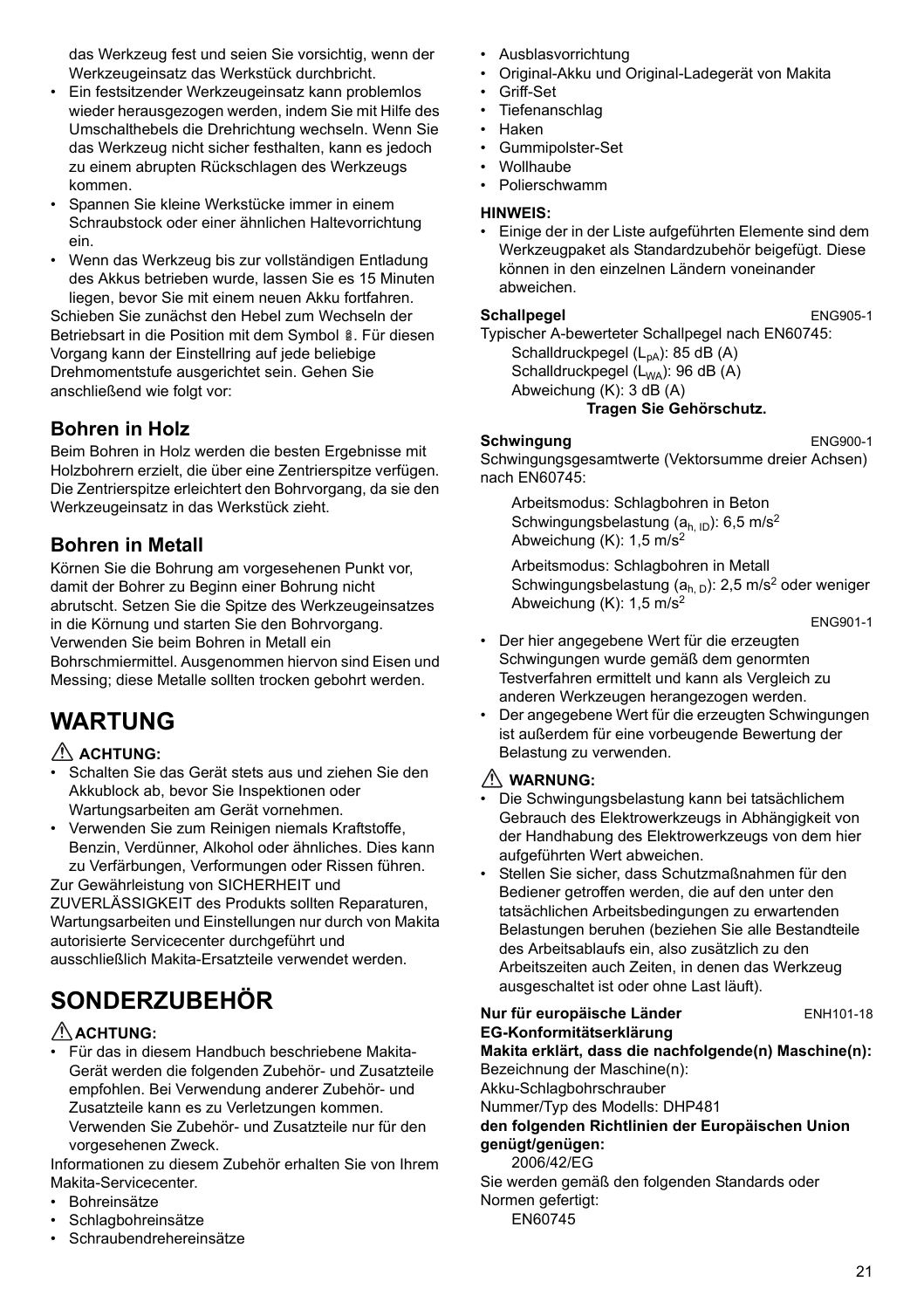Die technischen Unterlagen gemäß 2006/42/EG sind erhältlich von:

Makita, Jan-Baptist Vinkstraat 2, 3070, Belgien

22. 8. 2013<br>Yasushi Fikaga

Yasushi Fukaya Direktor Makita, Jan-Baptist Vinkstraat 2, 3070, Belgien